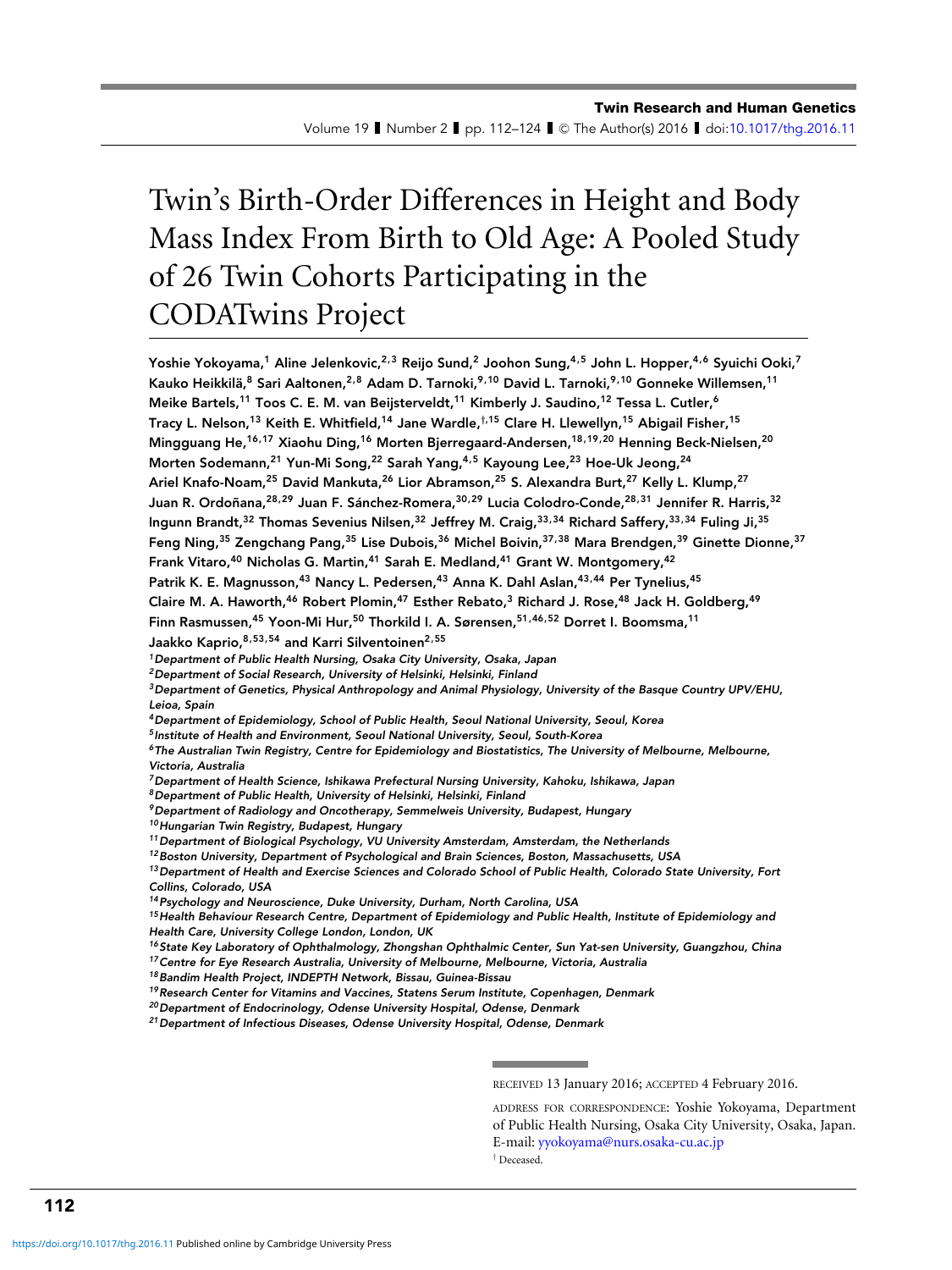<sup>22</sup> Department of Family Medicine, Samsung Medical Center, Sungkyunkwan University School of Medicine, Seoul, South-Korea

<sup>23</sup> Department of Family Medicine, Busan Paik Hospital, Inje University College of Medicine, Busan, Korea

<sup>24</sup>Department of Education, Mokpo National University, Jeonnam, South Korea

<sup>25</sup> The Hebrew University of Jerusalem, Jerusalem, Israel

<sup>26</sup> Hadassah Hospital Obstetrics and Gynecology Department, Hebrew University Medical School, Jerusalem, Israel

<sup>27</sup>Michigan State University, East Lansing, Michigan, USA

<sup>28</sup> Department of Human Anatomy and Psychobiology, University of Murcia, Murcia, Spain

<sup>29</sup> IMIB-Arrixaca, Murcia, Spain

<sup>30</sup> Department of Developmental and Educational Psychology, University of Murcia, Murcia, Spain

 $31$ QIMR Berghofer Medical Research Institute, Brisbane, Queensland, Australia

<sup>32</sup>Norwegian Institute of Public Health, Oslo, Norway

33 Murdoch Childrens Research Institute, Royal Children's Hospital, Melbourne, Victoria, Australia

<sup>34</sup>Department of Paediatrics, University of Melbourne, Melbourne, Victoria, Australia

<sup>35</sup> Department of Noncommunicable Diseases Prevention, Qingdao Centers for Disease Control and Prevention, Qingdao, China

36 School of Epidemiology, Public Health and Preventive Medicine, University of Ottawa, Ottawa, Ontario, Canada

 $37$ École de Psychologie, Université Laval, Québec, Canada

<sup>38</sup> Institute of Genetic, Neurobiological, and Social Foundations of Child Development, Tomsk State University, Russia 39 Département de Psychologie, Université du Québec à Montréal, Montréal, Québec, Canada

<sup>40</sup>École de psychoéducation, Université de Montréal, Montréal, Québec, Canada

<sup>41</sup>Genetic Epidemiology Department, QIMR Berghofer Medical Research Institute, Brisbane, Queensland, Australia

<sup>42</sup>Molecular Epidemiology Department, QIMR Berghofer Medical Research Institute, Brisbane, Queensland, Australia

<sup>43</sup>Department of Medical Epidemiology and Biostatistics, Karolinska Institutet, Stockholm, Sweden

44 Institute of Gerontology, School of Health Sciences, Jönköping University, Jönköping, Sweden

<sup>45</sup>Department of Public Health Sciences, Karolinska Institutet, Stockholm, Sweden

<sup>46</sup>MRC Integrative Epidemiology Unit, University of Bristol, Bristol, UK

<sup>47</sup>King's College London, MRC Social, Genetic & Developmental Psychiatry Centre, Institute of Psychiatry, Psychology & Neuroscience, London, UK

<sup>48</sup> Indiana University Bloomington, Bloomington, Indiana, USA

49 Department of Epidemiology, School of Public Health, University of Washington, Seattle, Washington, USA

<sup>50</sup>Department of Education, Mokpo National University, Jeonnam, South Korea

<sup>51</sup> Institute of Preventive Medicine, Bispebjerg and Frederiksberg Hospitals, Copenhagen, The Capital Region, Denmark 52 Novo Nordisk Foundation Centre for Basic Metabolic Research (Section on Metabolic Genetics), and Department of

Public Health, Faculty of Health and Medical Sciences, University of Copenhagen, Copenhagen, Denmark

<sup>53</sup>National Institute for Health and Welfare, Helsinki, Finland

<sup>54</sup> Institute for Molecular Medicine FIMM, Helsinki, Finland

<sup>55</sup>Osaka University Graduate School of Medicine, Osaka University, Osaka, Japan

We analyzed birth order differences in means and variances of height and body mass index (BMI) in monozygotic (MZ) and dizygotic (DZ) twins from infancy to old age. The data were derived from the international CODATwins database. The total number of height and BMI measures from 0.5 to 79.5 years of age was 397,466. As expected, first-born twins had greater birth weight than second-born twins. With respect to height, first-born twins were slightly taller than second-born twins in childhood. After adjusting the results for birth weight, the birth order differences decreased and were no longer statistically significant. First-born twins had greater BMI than the second-born twins over childhood and adolescence. After adjusting the results for birth weight, birth order was still associated with BMI until 12 years of age. No interaction effect between birth order and zygosity was found. Only limited evidence was found that birth order influenced variances of height or BMI. The results were similar among boys and girls and also in MZ and DZ twins. Overall, the differences in height and BMI between first- and second-born twins were modest even in early childhood, while adjustment for birth weight reduced the birth order differences but did not remove them for BMI.

 $\blacksquare$   $\sf Keywords:$  birth order, BMI, height, zygosity

It is well known that growth patterns of twins during the third trimester of pregnancy differ from those of singletons. In addition to having two fetuses in utero, there are twin-specific factors, such as birth order (Gielen et al., [2007;](#page-11-0) Glinianaia et al., [2000\)](#page-11-0), zygosity (Buckler & Green, [2008;](#page-11-0) Daw & Walker, [1975;](#page-11-0) Loos et al., [2005\)](#page-11-0), and chorionicity (Ananth et al., [1998;](#page-11-0) Bleker et al., [1979;](#page-11-0) Gielen et al., [2009;](#page-11-0) Gruenwald, [1970;](#page-11-0) Naeye et al., [1966;](#page-12-0) van Beijsterveldt et al., [2015\)](#page-12-0) that are associated with intrauterine twin growth. Previous studies of twins have reported that the second-born twin is, on average, lighter than the first-born twin at birth (Gielen et al., [2007;](#page-11-0) Glinianaia et al., [2000;](#page-11-0) van Baal & Boomsma, [1998\)](#page-12-0). The factors determining birth order have a greater influence on birth weight than zygosity or chorionicity (Gielen et al., [2007;](#page-11-0) Sheay et al., [2004\)](#page-12-0).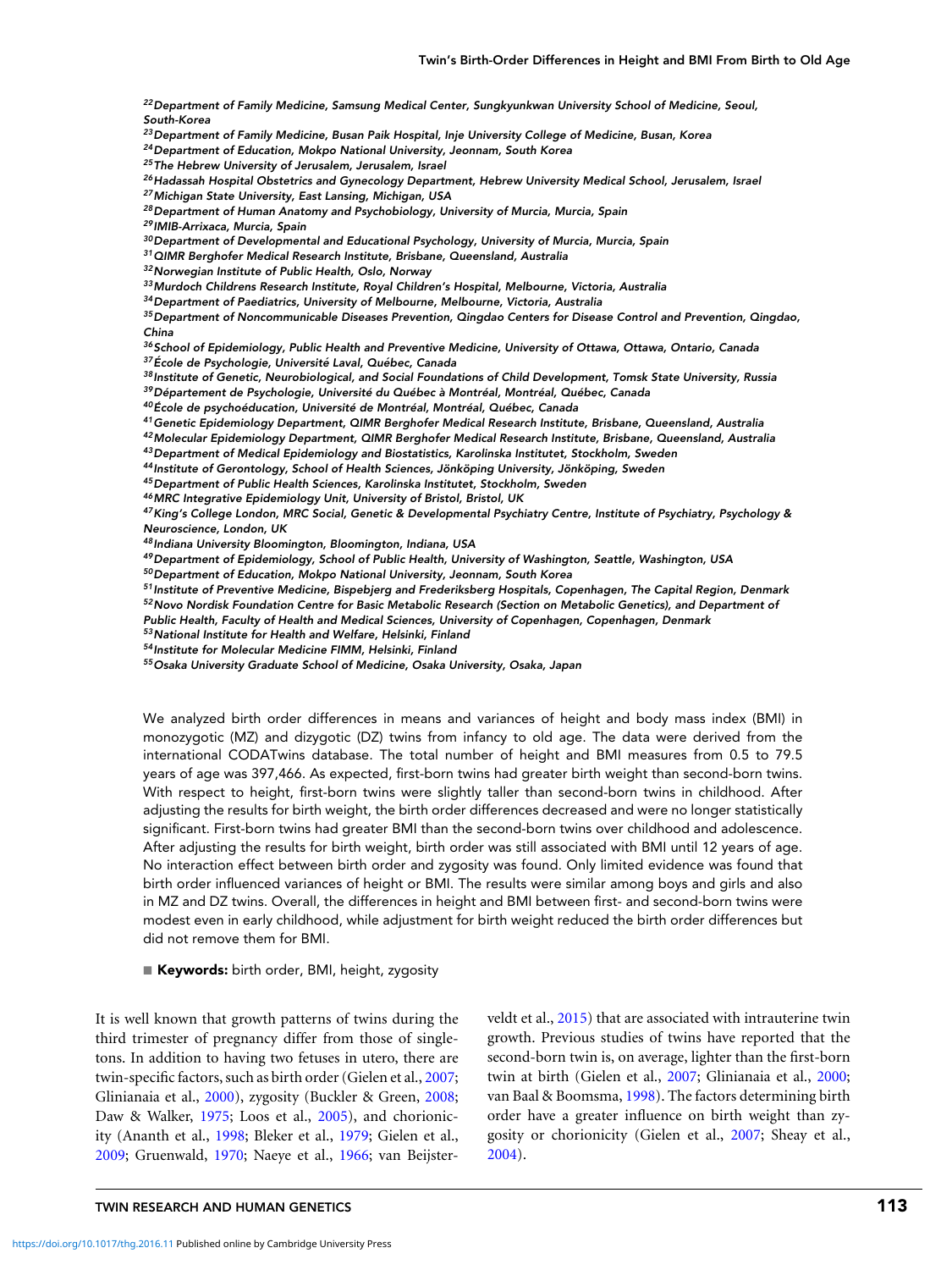Yoshie Yokoyama et al.

The lower birth weight for second-born twins could be due to the fact that first-born twins have higher placental weights and more often have a central insertion of the umbilical cord, which are both positively correlated with birth weight. Possibly, first-born twins are also more optimally positioned with respect to nutrient intake (Gielen et al., [2006;](#page-11-0) Heinonen et al, [1996\)](#page-11-0). In addition, previous studies have shown that first-born twins are, on average, taller and heavier than second-born twins until adoles-cence (Pietiläinen et al., [2002;](#page-12-0) Silventoinen et al., [2007\)](#page-12-0). Second-born twins also have higher morbidity and mortality (Armson et al., [2006;](#page-11-0) Luo et al., [2014;](#page-12-0) Shinwell et al., [2004;](#page-12-0) Smith et al., [2007\)](#page-12-0).

The persistence of the birth-order association suggests that prenatal factors can have long-lasting effects on body size. However, it is not known how these associations may change over the life course. Studies on age-dependent birth order differences in height and BMI are scarce, and small sample sizes make comparisons of the existing results difficult. Further, it is not known whether the factors behind birth order differences in height and BMI also induce variance differences. In this study, we aim to analyze birth-order differences in means and variances of height and BMI among MZ and DZ twins from infancy to old age and to test whether they can be explained by differences in birth weight. The data were derived from the large international CODATwins database, which was intended to collect together height and weight measurements from all twin cohorts in the world.

# Data and Methods

In the CODATwins database (Silventoinen et al., [2015\)](#page-12-0), there are 960,859 height and weight measures from twins at ages ranging from 0.5 to 103 years. Information on birth order, height, and weight measures were self-reported (67%), parentally reported (19%), or based on measures by nurses and clinicians (14%). In this study, we included the following cohorts with information on birth order: Australian Twin Registry, Boston University Twin Project, Carolina African American Twin Study of Aging, FinnTwin12, FinnTwin16, Gemini Study, Guangzhou Twin Eye Study, Guinea-Bissau Twin Study, Hungarian Twin Registry, Japanese Twin Cohort, Korean Twin-Family Register, Longitudinal Israeli Study of Twins, Michigan Twins Study, Murcia Twin Registry, Norwegian Twin Registry, Peri/Postnatal Epigenetic Twins Study, Qingdao Twin Registry of Children, Quebec Newborn Twin Study, Queensland Twin Register, Swedish Young Male Twins Study of Adults, Swedish Young Male Twins Study of Children, South Korea Twin Registry, Swedish Twin Cohorts, Twins Early Developmental Study, West Japan Twins and Higher Order Multiple Births Registry and Young Netherlands Twin Registry. Height and weight measurement protocols, sample frames, and other basic information of these cohorts have been described elsewhere (Silventoinen et al., [2015\)](#page-12-0). Age was classified into 1-year age groups from age 1 to 19 years (e.g., age 1 refers to 0.5–1.5 years range), and 10-year age groups from age 20 to 79 years (e.g., 20–29 . . . , and age 70– 79 years). Since the number of twin participants at 80 years of age or older was small, this group was excluded from the analyses.

In total, we had 429,587 height and BMI measurements at ages 0.5–79.5 years with information on birth order. Additionally, we had information on birth weight from 107,782 twin individuals and birth length from 54,941 twin individuals. BMI was calculated as weight (kg)/square of height  $(m<sup>2</sup>)$ . Outliers were checked by visual inspection of histograms for each age and sex group. They were removed to obtain an approximately normal distribution of height, whereas the distribution of BMI was allowed to be positively skewed. The number of observations removed ( $n =$ 1134) represented less than 0.3% of the whole database. We also excluded extreme birth length (*<*25 cm or *>*65 cm) or birth weight (*<*500 g or *>*6000 g) values. For the purpose of this study, we restricted the analyses to one observation per individual in each age group. The total number of height and BMI measures in this study was 397,466; in 307,606 of these cases we had information also on birth weight.

Equality of mean values between first- and second-born twins by zygosity, age group, and sex was tested using fixed effects regression analysis corrected for clustering of twin pairs. Equality of variances was tested using the Levene's clustered test based on the 10% trimmed mean (Iachine et al., [2010\)](#page-11-0). This clustered version of the Levene's test is robust under the non-normality of outcomes. The interaction effects between zygosity and birth order were tested using Bonferroni correction of multiple testing with alpha level 0.0005 (0.05/100 tests). Percentage difference (%) between first- and second-born twins in mean values [(first born mean-second born mean)/second born mean] ∗ 100 and standard deviations (*SD*) [(first born *SD*-second born *SD*)/second born *SD*] ∗ 100 of height and BMI were calculated by sex. We also tested how the adjustment for birth weight affected the birth order difference on height and BMI in the cohorts having this information available using the fixed effects multiple regression model in each age groups. Statistical analyses were conducted using the Stata statistical software package (version 12.0; StataCorp, College Station, Texas, USA).

The pooled analysis was approved by the ethical board of the Department of Public Health, University of Helsinki. The data collections procedures of participating twin cohorts were approved by local ethical boards following the regulation in each country. Only anonymized data were delivered to the data management center at University of Helsinki.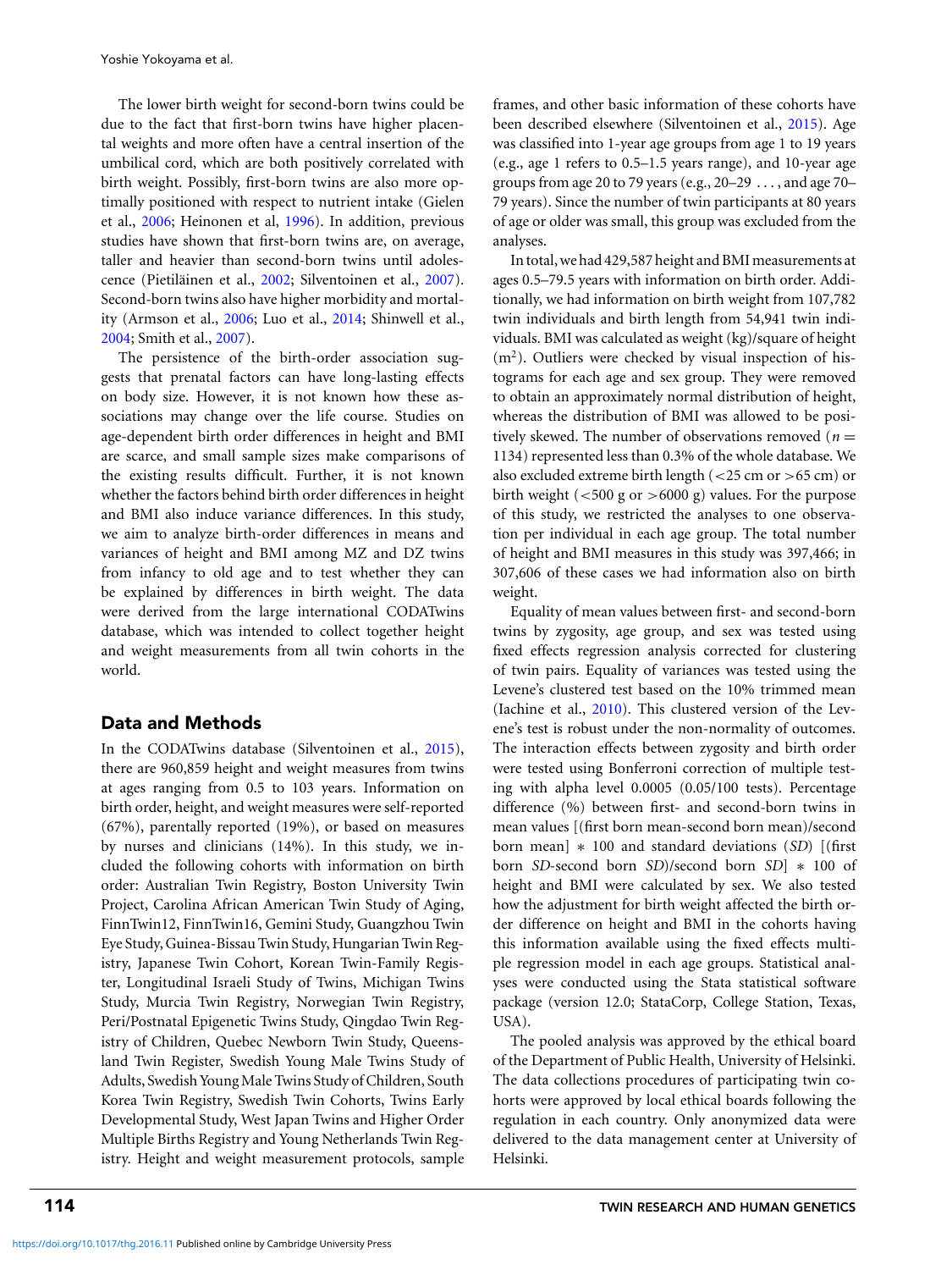| <b>TABLE 1</b> |                                                                                                                                      |  |  |
|----------------|--------------------------------------------------------------------------------------------------------------------------------------|--|--|
|                | Number of Twin Individuals, Mean and Standard Deviation of Birth Length (cm) and Birth Weight (kg) by Birth Order, Sex, and Zygosity |  |  |

|                   |                   | Birth<br>order |        |      | Boys                    |           |                         |        |      | Girls                   |           |             |
|-------------------|-------------------|----------------|--------|------|-------------------------|-----------|-------------------------|--------|------|-------------------------|-----------|-------------|
|                   |                   |                | N      | Mean | p<br>value <sup>a</sup> | <b>SD</b> | p<br>value <sup>b</sup> | N      | Mean | р<br>value <sup>a</sup> | <b>SD</b> | р<br>valueb |
| Monozygotic twins | Birth length      |                | 5.304  | 47.0 | .002                    | 3.58      | .001                    | 5,101  | 46.3 | .132                    | 3.58      | .085        |
|                   |                   |                | 5.293  | 46.8 |                         | 3.69      |                         | 5.070  | 46.2 |                         | 3.64      |             |
|                   | Birth weight (kg) |                | 9.617  | 2.54 | $-.001$                 | 0.56      | .067                    | 10,383 | 2.43 | $-.001$                 | 0.54      | $-.001$     |
|                   |                   |                | 9.524  | 2.51 |                         | 0.57      |                         | 10.330 | 2.39 |                         | 0.55      |             |
| Dizygotic twins   | Birth length      |                | 9.160  | 47.4 | .207                    | 3.55      | .009                    | 7.967  | 46.8 | .191                    | 3.60      | .018        |
|                   |                   | 2              | 8.914  | 47.4 |                         | 3.65      |                         | 8.132  | 46.7 |                         | 3.64      |             |
|                   | Birth weight (kg) |                | 17.468 | 2.63 | $-.001$                 | 0.57      | .005                    | 16,562 | 2.53 | $-.001$                 | 0.55      | .001        |
|                   |                   |                | 17.098 | 2.58 |                         | 0.58      |                         | 16,800 | 2.47 |                         | 0.56      |             |

Note: p value<sup>a</sup> = p value for equality of means; p value<sup>b</sup> = p value for equality of variances; SD = standard deviation.

## Results

Table 1 provides the mean birth length and birth weight according to birth order, sex, and zygosity. In MZ twins, the first-born male twins had greater length than the secondborn male twins. However, in DZ twins, average birth length was not significantly different between the first-born and the second-born twins. In MZ and DZ twins, the firstborn twins had greater birth weight than the second-born twins. The standard deviations of birth weight in the firstborn and the second-born twins in MZ and DZ twins were significantly different except in MZ boys.

Descriptive statistics by birth order, age, and sex in MZ and DZ twins are presented in [Tables 2](#page-4-0) and [3](#page-5-0) for height, respectively. Sample size for each birth order, age, and sex group ranged between 421 and 5,407 individuals from age 1 through 19 years, and between 117 and 4,398 individuals in adulthood ( $\geq$ 20 years). The 6 and  $\geq$ 70-year age groups in MZ twins had the smallest sample sizes. In MZ twins, significantly taller height in the first-born than in the second-born twins were observed at the age of 1, 2, 5, 8, and 10 years in men and from the age of 1 to 3, 7, and 12 years in women [\(Table 2\)](#page-4-0). However, in DZ twins, average height was not significantly different between the first-born and the second-born twins [\(Table 3\)](#page-5-0). The standard deviations of height in the first-born and the second-born twins in MZ and DZ twin were not significantly different in the majority of age groups. Results were similar in men and women.

[Tables 4](#page-6-0) and [5](#page-7-0) show the respective results for BMI. The sample sizes are same as for height. In MZ twins, the firstborn twins had greater BMI than the second-born twins except the 18 and  $\geq$  50-year age groups in men, and the 40to 49-year age group in women. Statistical significance was attained in the majority of age groups until the 12 years age groups [\(Table 4\)](#page-6-0). In DZ twins, first-borns had greater BMI than the second-born twins except the 14- and 60 to 69-years-old men. The differences were also statistically significant particularly until 5 years of age. The standard deviations of BMI in the first-born and the second-born twins in MZ twins were not significantly different. However, the standard deviations of BMI in the first-born and the second-born twins in DZ twins were significantly different at the age of 1, 3, 10, 15, 17, and 18 years in men, and the age of 16, 18, and 20–29 years in women [\(Table 5\)](#page-7-0).

Because the interaction effects between birth order and zygosity were not statistically significant after Bonferroni correction for height or BMI (nominal *p* values .047–.008), data from MZ and DZ twins were combined in the further analyses. [Figure 1](#page-8-0) illustrates the percentage difference (%) in the mean and standard deviation of height between the first-born and the second-born twins in men and women in the pooled data of MZ and DZ twins. [Figure 2](#page-8-0) presents the same results for BMI. Both for height and BMI, the first-born twins almost always showed higher mean values than the second-born twins. The mean differences in height between the first-born and the second-born twins ranged from -0.1% to 0.3% in men (at the age of 15 years and 5 years) and from -0.3% to 0.4% in women (at the 15 and  $\geq$  70-year age groups). The first-born male twins presented up to 1.4% greater BMI than the second-born male twins until 17 years of age and decreased with age in adulthood. The mean differences between the first-born and the second-born twins ranged from 0.2% to 1.4% in women (at the age of 15 years and 18 years). For standard deviation, the differences were small and did not show any systematic pattern varying from negative to positive.

[Table 6](#page-9-0) shows the results of fixed effects regression analysis of height and BMI at each age in the sub-cohort with information on birth weight. Adjustment for birth weight decreased the birth order differences in height and BMI. After adjusting for birth weight, birth order was associated with height at the age of 1, 3, 5, 7, and 10 years in men, whereas birth order was not associated with height in women. Moreover, after adjusting for birth weight, birth order was associated with BMI from the age of 1 to 5, 7, 10, 11, and 12 years in men, and from the age of 1 to 5, 7, 10, and 12 years in women.

## **Discussion**

The CODATwins study established a database with data on body size from twin cohorts in different countries from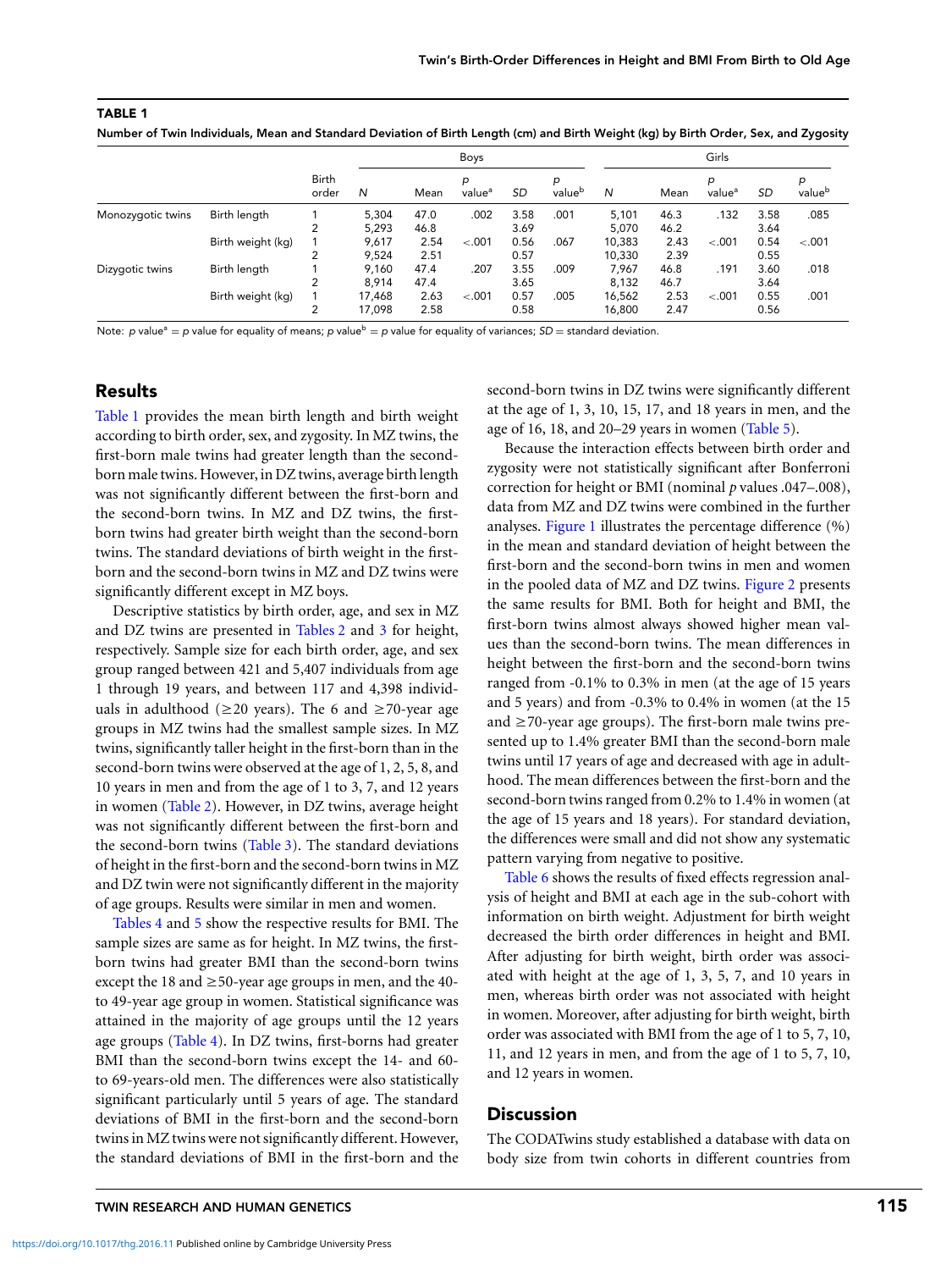|                       |                         |       | Men   |                      |      |                      |           | Women |                      |      |                      |  |  |
|-----------------------|-------------------------|-------|-------|----------------------|------|----------------------|-----------|-------|----------------------|------|----------------------|--|--|
|                       | Birth order             | N     | Mean  | p value <sup>a</sup> | SD   | p value <sup>b</sup> | ${\sf N}$ | Mean  | p value <sup>a</sup> | SD   | p value <sup>b</sup> |  |  |
| Age 1                 | $\mathbf{1}$            | 2,843 | 73.6  | .029                 | 4.54 | 0.176                | 2,994     | 72.4  | 0.014                | 4.55 | .267                 |  |  |
|                       | $\mathbf 2$             | 2,838 | 73.5  |                      | 4.59 |                      | 2,991     | 72.3  |                      | 4.55 |                      |  |  |
| $\mathbf{1}$<br>Age 2 |                         | 2,310 | 86.5  | .121                 | 4.41 | 0.047                | 2,339     | 85.4  | 0.020                | 4.42 | .307                 |  |  |
|                       | $\overline{\mathbf{c}}$ | 2,293 | 86.4  |                      | 4.46 |                      | 2,323     | 85.3  |                      | 4.44 |                      |  |  |
| Age 3                 | 1                       | 2,830 | 95.8  | .044                 | 4.45 | 0.264                | 3,140     | 94.9  | 0.002                | 4.39 | .775                 |  |  |
|                       | 2                       | 2,834 | 95.7  |                      | 4.47 |                      | 3,125     | 94.8  |                      | 4.38 |                      |  |  |
| Age 4                 | 1                       | 1,600 | 102.1 | .18                  | 5.17 | 0.045                | 1,594     | 101.0 | 0.116                | 5.13 | .118                 |  |  |
|                       | $\overline{\mathbf{c}}$ | 1,588 | 101.9 |                      | 5.33 |                      | 1,595     | 100.9 |                      | 5.29 |                      |  |  |
| Age 5                 | 1                       | 1,272 | 110.8 | .018                 | 5.91 | 0.770                | 1,341     | 110.2 | 0.299                | 6.16 | .496                 |  |  |
|                       | 2                       | 1,266 | 110.7 |                      | 5.93 |                      | 1,328     | 110.1 |                      | 6.06 |                      |  |  |
| Age 6                 | $\mathbf{1}$            | 528   | 114.1 | .279                 | 6.45 | 0.856                | 427       | 112.9 | 0.834                | 5.66 | .180                 |  |  |
|                       | $\overline{c}$          | 512   | 113.7 |                      | 6.40 |                      | 421       | 112.9 |                      | 5.88 |                      |  |  |
| Age 7                 | 1                       | 2,345 | 123.6 | .216                 | 6.62 | 0.134                | 2,540     | 122.9 | 0.020                | 6.49 | .973                 |  |  |
|                       | 2                       | 2,330 | 123.5 |                      | 6.72 |                      | 2,536     | 122.8 |                      | 6.53 |                      |  |  |
|                       | 1                       | 1,057 | 127.6 | .016                 | 6.35 | 0.322                | 1,020     | 127.0 | 0.077                | 6.42 | .209                 |  |  |
| Age 8                 | 2                       | 1,042 | 127.4 |                      | 6.23 |                      | 1,021     | 126.8 |                      | 6.56 |                      |  |  |
|                       |                         | 1,042 |       |                      |      |                      |           |       |                      |      |                      |  |  |
| Age 9                 | 1                       |       | 133.0 | .143                 | 6.97 | 0.509                | 1,005     | 132.0 | 0.232                | 6.93 | .590                 |  |  |
|                       | $\overline{c}$          | 997   | 132.8 |                      | 7.04 |                      | 986       | 131.8 |                      | 6.92 |                      |  |  |
| Age 10                | $\mathbf{1}$            | 1,988 | 140.0 | .044                 | 7.18 | 0.737                | 2,088     | 139.8 | 0.115                | 7.41 | .199                 |  |  |
|                       | 2                       | 1,924 | 139.9 |                      | 7.19 |                      | 2,048     | 139.7 |                      | 7.47 |                      |  |  |
| Age 11                | $\mathbf{1}$            | 1,530 | 143.4 | .470                 | 7.15 | 0.959                | 1,588     | 144.2 | 0.180                | 7.30 | .003                 |  |  |
|                       | $\overline{\mathbf{c}}$ | 1,470 | 143.3 |                      | 7.12 |                      | 1,530     | 144.0 |                      | 7.48 |                      |  |  |
| Age 12                | $\mathbf{1}$            | 2,032 | 151.4 | .434                 | 8.30 | 0.884                | 2,127     | 152.3 | 0.036                | 8.01 | .030                 |  |  |
|                       | $\overline{c}$          | 1,955 | 151.3 |                      | 8.24 |                      | 2,053     | 152.1 |                      | 8.18 |                      |  |  |
| Age 13                | $\mathbf{1}$            | 692   | 157.9 | .693                 | 9.30 | 0.301                | 642       | 157.3 | 0.269                | 7.40 | .494                 |  |  |
|                       | $\overline{c}$          | 620   | 157.6 |                      | 9.39 |                      | 591       | 157.2 |                      | 7.54 |                      |  |  |
| Age 14                | 1                       | 1,328 | 165.4 | .815                 | 8.95 | 0.808                | 1,497     | 161.8 | 0.441                | 6.68 | .066                 |  |  |
|                       | $\overline{\mathbf{c}}$ | 1,280 | 165.4 |                      | 9.09 |                      | 1,468     | 161.8 |                      | 6.85 |                      |  |  |
| Age 15                | $\mathbf{1}$            | 658   | 171.5 | .433                 | 8.68 | 0.968                | 639       | 164.5 | 0.615                | 7.32 | .029                 |  |  |
|                       | $\overline{c}$          | 639   | 171.7 |                      | 8.70 |                      | 606       | 165.1 |                      | 7.00 |                      |  |  |
| Age 16                | $\mathbf{1}$            | 1,074 | 175.5 | .731                 | 7.61 | 0.546                | 1,311     | 164.4 | 0.398                | 6.56 | .067                 |  |  |
|                       | $\overline{c}$          | 1,028 | 175.5 |                      | 7.56 |                      | 1,257     | 164.5 |                      | 6.34 |                      |  |  |
| Age 17                | 1                       | 1,100 | 177.7 | .315                 | 7.29 | 0.608                | 1,411     | 165.6 | 0.710                | 6.62 | .601                 |  |  |
|                       | $\overline{\mathbf{c}}$ | 1,074 | 177.8 |                      | 7.47 |                      | 1,388     | 165.8 |                      | 6.59 |                      |  |  |
| Age 18                | 1                       | 1,253 | 178.9 | .207                 | 7.05 | 0.085                | 826       | 166.1 | 0.450                | 6.48 | .495                 |  |  |
|                       | $\overline{\mathbf{c}}$ | 1,253 | 178.9 |                      | 6.89 |                      | 812       | 166.1 |                      | 6.64 |                      |  |  |
| Age 19                | $\mathbf{1}$            | 639   | 179.2 | .345                 | 7.04 | 0.250                | 717       | 166.1 | 0.255                | 6.98 | .279                 |  |  |
|                       | $\overline{c}$          | 607   | 179.3 |                      | 6.85 |                      | 702       | 165.9 |                      | 6.83 |                      |  |  |
| Age 20-29             | $\mathbf{1}$            | 2,890 | 179.2 | .117                 | 6.90 | 0.412                | 3,488     | 164.5 | 0.881                | 6.50 | .839                 |  |  |
|                       | $\overline{c}$          | 2,878 | 179.0 |                      | 6.98 |                      | 3,478     | 164.6 |                      | 6.47 |                      |  |  |
| Age 30-39             | $\mathbf{1}$            | 2,305 | 178.1 | .360                 | 7.04 | 0.494                | 3,378     | 164.0 | 0.233                | 6.67 | .554                 |  |  |
|                       | 2                       | 2,290 | 177.9 |                      | 6.92 |                      | 3,349     | 164.0 |                      | 6.62 |                      |  |  |
| Age 40-49             | $\mathbf{1}$            | 1,420 | 177.2 | .295                 | 7.04 | 0.370                | 1,886     | 163.2 | 0.924                | 6.65 | .436                 |  |  |
|                       | $\mathbf 2$             | 1,355 | 177.1 |                      | 7.03 |                      | 1,844     | 163.1 |                      | 6.58 |                      |  |  |
| Age 50-59             | $\mathbf{1}$            | 1,038 | 176.4 | .805                 | 7.02 | 0.181                | 1,601     | 162.5 | 0.613                | 6.50 | .047                 |  |  |
|                       | $\overline{c}$          | 1,029 | 176.3 |                      | 7.22 |                      | 1,609     | 162.4 |                      | 6.70 |                      |  |  |
| Age 60-69             | $\mathbf{1}$            | 506   | 174.9 | .386                 | 6.40 | 0.006                | 880       | 161.7 | 0.660                | 6.30 | .297                 |  |  |
|                       | $\overline{c}$          | 494   | 174.4 |                      | 6.99 |                      | 878       | 161.9 |                      | 6.47 |                      |  |  |
| Age 70-79             | $\mathbf{1}$            | 126   | 173.7 | .412                 | 7.09 | 0.199                | 273       | 161.3 | 0.378                | 6.91 | .162                 |  |  |
|                       |                         |       |       |                      |      |                      |           |       |                      |      |                      |  |  |
|                       | $\overline{c}$          | 117   | 173.1 |                      | 7.48 |                      | 268       | 160.8 |                      | 6.61 |                      |  |  |

<span id="page-4-0"></span>

| Number of Twin Individuals, Mean and Standard Deviation of Height (cm) by Birth Order, Age, and Sex in Monozygotic Twins |  |
|--------------------------------------------------------------------------------------------------------------------------|--|
|                                                                                                                          |  |
|                                                                                                                          |  |

Note: p value<sup>a</sup> = p value for equality of means; p value<sup>b</sup> = p value for equality of variances;  $SD =$  standard deviation.

infancy to old age. Previous studies in twins have reported that the second-born twin was lighter than the first-born twin at birth (Gielen et al., [2007;](#page-11-0) Glinianaia et al., [2000\)](#page-11-0) and our results from this very large international database are consistent with these studies. First-born twins were slightly taller than second-born twins in MZ pairs at some ages until 12 years of age. After adjustment for birth weight, birth order was associated with height in males only at some ages until 10 years of age. We did not find any strong evidence that birth order differences varied according to zygosity since the interaction effects between zygosity and birth order were not statistically significant after Bonferroni correction. These results suggest that birth order has a slight influence on height in twins during childhood, mainly explained by birth weight.

Meanwhile, the current study revealed birth order differences in mean BMI until 12 years of age in MZ pairs, and in mean values of BMI until 5 years of age in DZ twin pairs. These birth order differences in mean values of BMI were generally modest but still statistically significant. Adjustment for birth weight reduced these differences, but a significant association of birth order with BMI remained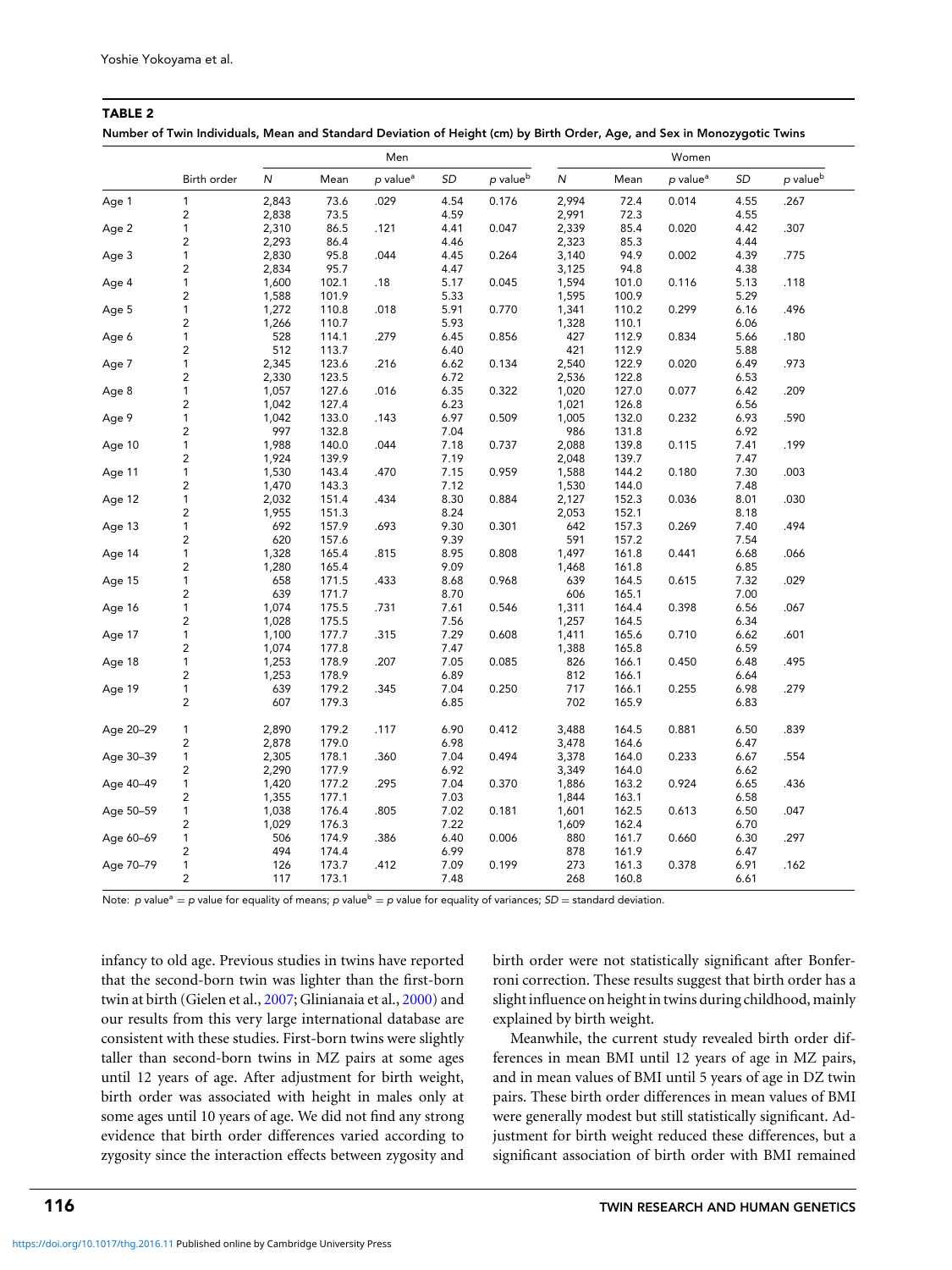|           |                         | Men       |       |                      |           |                      |           | Women |                      |           |          |  |  |
|-----------|-------------------------|-----------|-------|----------------------|-----------|----------------------|-----------|-------|----------------------|-----------|----------|--|--|
|           | Birth order             | ${\sf N}$ | Mean  | p value <sup>a</sup> | <b>SD</b> | p value <sup>b</sup> | ${\sf N}$ | Mean  | p value <sup>a</sup> | <b>SD</b> | p valueb |  |  |
| Age 1     | $\mathbf{1}$            | 5,088     | 74.8  | .051                 | 4.11      | .531                 | 4,759     | 73.4  | .113                 | 4.06      | .359     |  |  |
|           | 2                       | 4,962     | 74.6  |                      | 4.11      |                      | 4,821     | 73.2  |                      | 4.14      |          |  |  |
| Age 2     | 1                       | 4,184     | 87.4  | .340                 | 4.22      | .265                 | 3,815     | 86.3  | .141                 | 4.34      | .189     |  |  |
|           | $\overline{\mathbf{c}}$ | 4,102     | 87.2  |                      | 4.28      |                      | 3,871     | 86.1  |                      | 4.27      |          |  |  |
| Age 3     | 1                       | 5,407     | 96.6  | .074                 | 4.43      | .822                 | 5,085     | 95.6  | .159                 | 4.55      | .257     |  |  |
|           | $\overline{\mathbf{c}}$ | 5,266     | 96.4  |                      | 4.42      |                      | 5,208     | 95.4  |                      | 4.62      |          |  |  |
| Age 4     | $\mathbf{1}$            | 2,993     | 102.4 | .873                 | 5.27      | .872                 | 2,818     | 101.3 | .745                 | 5.21      | .119     |  |  |
|           | $\mathbf 2$             | 2,954     | 102.5 |                      | 5.31      |                      | 2,848     | 101.1 |                      | 5.25      |          |  |  |
| Age 5     | 1                       | 2,349     | 112.0 | .126                 | 6.07      | .478                 | 2,099     | 111.1 | .143                 | 6.37      | .602     |  |  |
|           | 2                       | 2,259     | 111.5 |                      | 6.13      |                      | 2,189     | 110.7 |                      | 6.41      |          |  |  |
| Age 6     | 1                       | 583       | 114.5 | .819                 | 6.88      | .311                 | 455       | 114.2 | .261                 | 7.55      | .180     |  |  |
|           | $\overline{\mathbf{c}}$ | 552       | 114.8 |                      | 7.15      |                      | 469       | 113.6 |                      | 7.39      |          |  |  |
| Age 7     | 1                       | 3,986     | 124.8 | .232                 | 6.59      | .266                 | 3,877     | 123.8 | .359                 | 6.71      | .239     |  |  |
|           | 2                       | 3,981     | 124.5 |                      | 6.72      |                      | 3,864     | 123.8 |                      | 6.65      |          |  |  |
| Age 8     | 1                       | 1,478     | 129.2 | .533                 | 6.42      | .154                 | 1,279     | 128.3 | .192                 | 6.82      | .721     |  |  |
|           | 2                       | 1,433     | 128.9 |                      | 6.65      |                      | 1,318     | 127.9 |                      | 6.87      |          |  |  |
| Age 9     | 1                       | 1,445     | 134.5 | .664                 | 7.30      | .271                 | 1,354     | 133.9 | .994                 | 7.25      | .830     |  |  |
|           | 2                       | 1,449     | 134.2 |                      | 7.14      |                      | 1,316     | 133.9 |                      | 7.38      |          |  |  |
| Age 10    | 1                       | 3,171     | 141.8 | .097                 | 7.02      | .226                 | 2,994     | 141.2 | .578                 | 7.35      | .539     |  |  |
|           | $\overline{\mathbf{c}}$ | 3,148     | 141.4 |                      | 7.21      |                      | 2,973     | 141.0 |                      | 7.39      |          |  |  |
| Age 11    | $\mathbf{1}$            | 2,385     | 145.2 | .130                 | 7.23      | .505                 | 2,146     | 145.1 | .691                 | 7.77      | .279     |  |  |
|           | $\mathbf 2$             | 2,288     | 144.6 |                      | 7.41      |                      | 2,153     | 145.4 |                      | 7.92      |          |  |  |
|           | 1                       | 3,152     | 152.5 | .945                 | 7.82      | .617                 | 3,031     | 153.3 | .813                 | 8.36      | .444     |  |  |
| Age 12    | 2                       | 3,021     | 152.3 |                      | 7.92      |                      | 3,048     | 153.3 |                      | 8.24      |          |  |  |
| Age 13    | 1                       | 1,035     | 158.8 | .887                 | 8.77      | .051                 | 898       | 158.4 | .938                 | 7.80      | .964     |  |  |
|           | 2                       | 965       | 158.7 |                      | 9.36      |                      | 896       | 158.7 |                      | 7.98      |          |  |  |
|           | 1                       | 2,353     | 165.6 | .888                 | 8.94      | .031                 | 2,332     | 162.8 | .358                 | 6.74      | .529     |  |  |
| Age 14    | $\overline{\mathbf{c}}$ |           | 165.8 |                      | 8.62      |                      | 2,370     | 162.5 |                      | 6.87      |          |  |  |
|           | 1                       | 2,266     |       | .878                 |           |                      | 1,042     |       | .547                 |           | .358     |  |  |
| Age 15    |                         | 1,143     | 172.2 |                      | 8.84      | .729                 |           | 165.4 |                      | 7.18      |          |  |  |
|           | 2                       | 1,078     | 172.3 |                      | 8.87      |                      | 1,013     | 165.7 |                      | 7.03      |          |  |  |
| Age 16    | 1                       | 1,990     | 176.0 | .855                 | 7.52      | .827                 | 2,086     | 165.4 | .952                 | 6.61      | .174     |  |  |
|           | 2                       | 1,940     | 175.8 |                      | 7.46      |                      | 2,090     | 165.5 |                      | 6.43      |          |  |  |
| Age 17    | 1                       | 2,159     | 178.5 | .317                 | 7.30      | .415                 | 2,230     | 166.4 | .758                 | 6.32      | .035     |  |  |
|           | 2                       | 2,092     | 178.0 |                      | 7.16      |                      | 2,224     | 166.4 |                      | 6.70      |          |  |  |
| Age 18    | $\mathbf{1}$            | 1,680     | 179.4 | .444                 | 6.95      | .573                 | 1,281     | 166.8 | .434                 | 6.77      | .267     |  |  |
|           | $\overline{\mathbf{c}}$ | 1,614     | 179.2 |                      | 6.91      |                      | 1,320     | 166.3 |                      | 6.49      |          |  |  |
| Age 19    | $\mathbf{1}$            | 1,044     | 180.4 | .973                 | 6.72      | .362                 | 1,099     | 167.2 | .662                 | 6.60      | .187     |  |  |
|           | $\overline{c}$          | 1,049     | 179.8 |                      | 6.86      |                      | 1,047     | 167.3 |                      | 6.47      |          |  |  |
| Age 20-29 | $\mathbf{1}$            | 4,036     | 179.9 | .191                 | 6.69      | .624                 | 4,398     | 165.8 | .255                 | 6.56      | .167     |  |  |
|           | $\overline{\mathbf{c}}$ | 4,121     | 179.4 |                      | 6.74      |                      | 4,270     | 165.5 |                      | 6.50      |          |  |  |
| Age 30-39 | $\mathbf{1}$            | 3,221     | 179.2 | .674                 | 6.82      | .209                 | 4,120     | 165.2 | .594                 | 6.58      | .069     |  |  |
|           | $\overline{c}$          | 3,351     | 178.9 |                      | 6.64      |                      | 3,887     | 165.0 |                      | 6.43      |          |  |  |
| Age 40-49 | $\mathbf{1}$            | 2,403     | 178.9 | .791                 | 6.69      | .775                 | 2,877     | 164.6 | .836                 | 6.36      | .961     |  |  |
|           | $\overline{c}$          | 2,411     | 178.9 |                      | 6.70      |                      | 2,775     | 164.9 |                      | 6.33      |          |  |  |
| Age 50-59 | $\mathbf{1}$            | 2,678     | 178.0 | .532                 | 6.73      | .281                 | 3,261     | 164.1 | .898                 | 6.20      | .081     |  |  |
|           | 2                       | 2,634     | 177.7 |                      | 6.56      |                      | 3,086     | 164.3 |                      | 6.05      |          |  |  |
| Age 60-69 | $\mathbf{1}$            | 1,265     | 175.9 | .927                 | 6.73      | .657                 | 1,560     | 162.9 | .813                 | 6.13      | .280     |  |  |
|           | 2                       | 1,276     | 175.8 |                      | 6.85      |                      | 1,532     | 162.9 |                      | 6.27      |          |  |  |
| Age 70-79 | $\mathbf{1}$            | 310       | 175.3 | .586                 | 6.53      | .287                 | 435       | 162.1 | .543                 | 6.78      | .064     |  |  |
|           | $\overline{\mathbf{c}}$ | 329       | 175.0 |                      | 6.82      |                      | 390       | 161.4 |                      | 6.05      |          |  |  |
|           |                         |           |       |                      |           |                      |           |       |                      |           |          |  |  |

| Number of Twin Individuals, Mean and Standard Deviation of Height (cm) by Birth Order, Age, and Sex in Dizygotic Twins |  |  |
|------------------------------------------------------------------------------------------------------------------------|--|--|
|                                                                                                                        |  |  |

Note: p value<sup>a</sup> = p value for equality of means; p value<sup>b</sup> = p value for equality of variances; SD = standard deviation.

until 12 years of age. Jelenkovic et al. [\(2015\)](#page-11-0) reported that DZ twins are consistently taller than MZ twins, but mean BMI is not significantly different between MZ and DZ twins at young ages. Based on our study, birth order difference seems to associate more strongly with BMI than zygosity difference. For standard deviations of height and BMI, the results were not statistically significant and did not show any systematic pattern either. Thus, it seems that the factors behind the mean differences between first-born and second-born twins were not associated with variances.

According to the Developmental Origins of Health and Disease hypothesis, birth weight is associated with disease risk later in life and is a determinant of adult health (Barker, [1998;](#page-11-0) Brodsky & Christou, [2004\)](#page-11-0). This appears more salient for twins, who are born earlier and weigh less as compared to singletons (Loos et al., [2005\)](#page-11-0). However, it has been indicated that growth of twins is not equal to growth of singletons after 29 weeks of gestation (Loos et al., [2005\)](#page-11-0), and the optimal intrauterine growth and lowest morbidity is achieved earlier in gestation for twins than for singletons (Luke et al., [1993;](#page-12-0) Soucie et al., [2006\)](#page-12-0). In addition, previous studies in twins have reported that the second-born twin was lighter than the first-born twin at birth (Gielen et al., [2007;](#page-11-0) Glinianaia et al., [2000\)](#page-11-0). Moreover, low birth weight predicts lower adult

<span id="page-5-0"></span>TABLE 3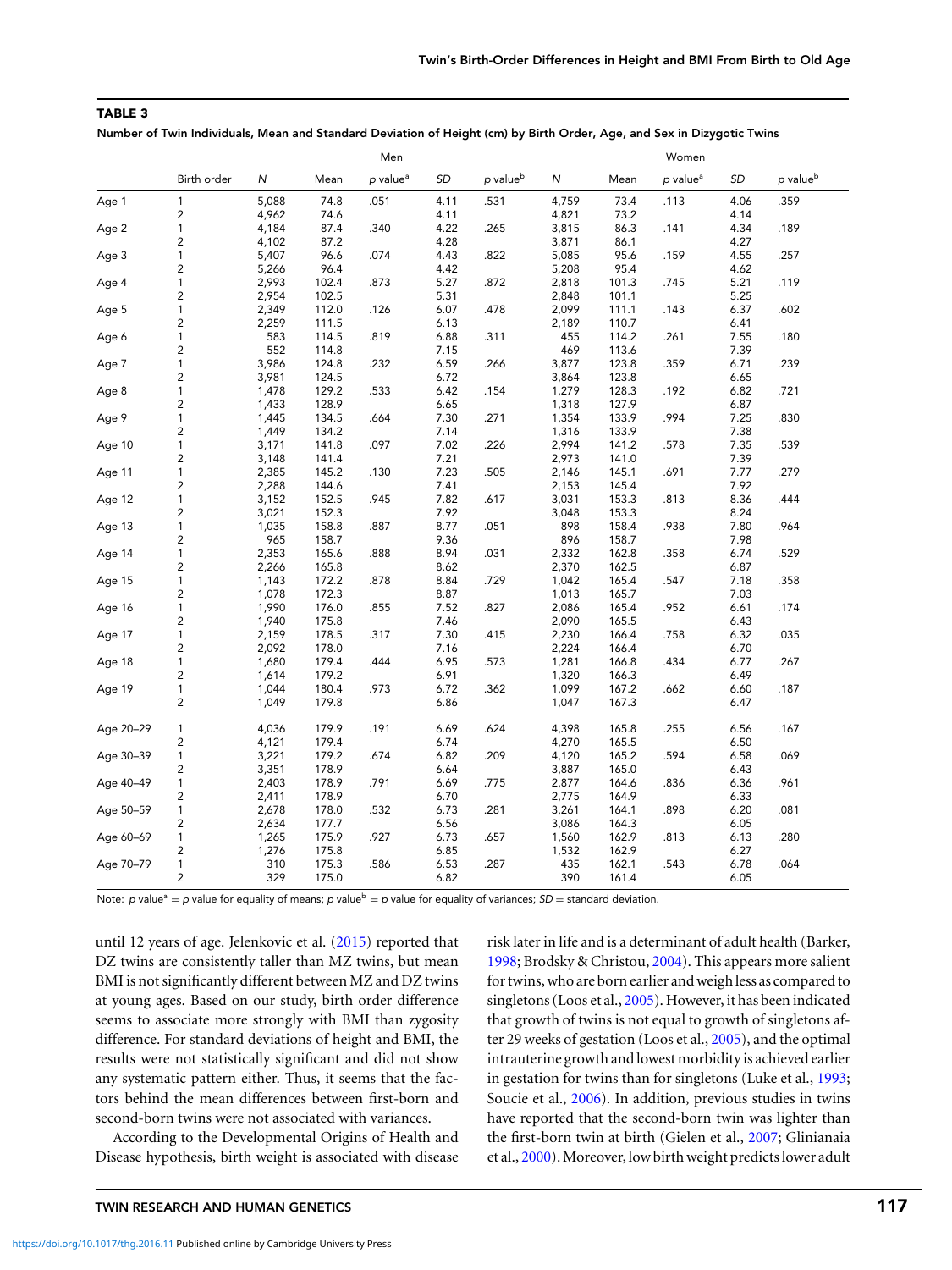<span id="page-6-0"></span>Number of Twin Individuals, Mean and Standard Deviation of Birth Weight (kg) and BMI (kg/m<sup>2</sup>) by Birth Order, Age, and Sex in Monozygotic Twins

|           |                         |       |       | Men                  |      |                      | Women     |       |                      |      |                        |
|-----------|-------------------------|-------|-------|----------------------|------|----------------------|-----------|-------|----------------------|------|------------------------|
|           | Birth order             | N     | Mean  | p value <sup>a</sup> | SD   | p value <sup>b</sup> | ${\sf N}$ | Mean  | p value <sup>a</sup> | SD   | $p$ value <sup>b</sup> |
| Age 1     | $\mathbf{1}$            | 2,843 | 17.21 | $-.001$              | 1.41 | .798                 | 2,994     | 16.84 | $-.001$              | 1.42 | .755                   |
|           | $\overline{c}$          | 2,838 | 17.11 |                      | 1.42 |                      | 2,991     | 16.74 |                      | 1.42 |                        |
| Age 2     | $\mathbf{1}$            | 2,310 | 16.62 | $-.001$              | 1.40 | .921                 | 2,339     | 16.17 | $-.001$              | 1.38 | .915                   |
|           | 2                       | 2,293 | 16.51 |                      | 1.39 |                      | 2,323     | 16.04 |                      | 1.38 |                        |
| Age 3     | 1                       | 2,830 | 16.02 | $-.001$              | 1.41 | .276                 | 3,140     | 15.68 | $-.001$              | 1.50 | .217                   |
|           | 2                       | 2,834 | 15.88 |                      | 1.39 |                      | 3,125     | 15.58 |                      | 1.47 |                        |
| Age 4     | $\mathbf{1}$            | 1,600 | 15.90 | .023                 | 1.78 | .506                 | 1,594     | 15.71 | .001                 | 2.01 | .355                   |
|           | $\overline{\mathbf{c}}$ | 1,588 | 15.84 |                      | 1.81 |                      | 1,595     | 15.59 |                      | 1.98 |                        |
| Age 5     | $\mathbf{1}$            | 1,272 | 15.34 | $-.001$              | 1.54 | .671                 | 1,341     | 15.13 | $-.001$              | 1.64 | .360                   |
|           | $\overline{c}$          | 1,266 | 15.20 |                      | 1.51 |                      | 1,328     | 15.01 |                      | 1.64 |                        |
| Age 6     | 1                       | 528   | 15.54 | .265                 | 1.77 | .735                 | 427       | 15.25 | .084                 | 1.76 | .735                   |
|           | $\overline{\mathbf{c}}$ | 512   | 15.48 |                      | 1.77 |                      | 421       | 15.14 |                      | 1.74 |                        |
| Age 7     | 1                       | 2,345 | 15.40 | .002                 | 1.69 | .419                 | 2,540     | 15.44 | $-.001$              | 1.93 | .314                   |
|           | $\overline{\mathbf{c}}$ | 2,330 | 15.31 |                      | 1.71 |                      | 2,536     | 15.31 |                      | 1.93 |                        |
| Age 8     | $\mathbf{1}$            | 1,057 | 15.64 | .026                 | 1.72 | .331                 | 1,020     | 15.65 | $-.001$              | 1.97 | .240                   |
|           | $\overline{c}$          | 1,042 | 15.54 |                      | 1.67 |                      | 1,021     | 15.50 |                      | 1.93 |                        |
| Age 9     | 1                       | 1,042 | 16.29 | .057                 | 2.10 | .318                 | 1,005     | 16.33 | .152                 | 2.38 | .556                   |
|           | 2                       | 997   | 16.23 |                      | 2.17 |                      | 986       | 16.22 |                      | 2.39 |                        |
| Age 10    | $\mathbf{1}$            | 1,988 | 16.64 | .005                 | 2.30 | .042                 | 2,088     | 16.67 | $-.001$              | 2.45 | .502                   |
|           | $\overline{\mathbf{c}}$ | 1,924 | 16.54 |                      | 2.17 |                      | 2,048     | 16.56 |                      | 2.40 |                        |
| Age 11    | $\mathbf{1}$            | 1,530 | 17.32 | $-.001$              | 2.56 | .004                 | 1,588     | 17.37 | .035                 | 2.72 | .374                   |
|           | 2                       | 1,470 | 17.10 |                      | 2.44 |                      | 1,530     | 17.30 |                      | 2.80 |                        |
| Age 12    | 1                       | 2,032 | 17.87 | $-.001$              | 2.72 | .197                 | 2,127     | 17.92 | $-.001$              | 2.74 | .999                   |
|           | $\overline{c}$          | 1,955 | 17.72 |                      | 2.67 |                      | 2,053     | 17.77 |                      | 2.71 |                        |
| Age 13    | $\mathbf{1}$            | 692   | 18.45 | .092                 | 2.89 | .051                 | 642       | 18.94 | .094                 | 3.19 | .383                   |
|           | 2                       | 620   | 18.30 |                      | 2.79 |                      | 591       | 18.82 |                      | 3.27 |                        |
| Age 14    | $\mathbf{1}$            | 1,328 | 19.28 | .132                 | 2.86 | .422                 | 1,497     | 19.67 | .007                 | 3.02 | .956                   |
|           | 2                       | 1,280 | 19.23 |                      | 2.82 |                      | 1,468     | 19.59 |                      | 3.01 |                        |
| Age 15    | $\mathbf{1}$            | 658   | 19.64 | .194                 | 2.92 | .416                 | 639       | 19.95 | .168                 | 3.20 | .503                   |
|           | $\overline{c}$          | 639   | 19.59 |                      | 2.93 |                      | 606       | 19.80 |                      | 3.15 |                        |
| Age 16    | $\mathbf{1}$            | 1,074 | 20.68 | .138                 | 2.99 | .106                 | 1,311     | 20.64 | .098                 | 2.98 | .172                   |
|           | $\overline{c}$          | 1,028 | 20.55 |                      | 2.87 |                      | 1,257     | 20.57 |                      | 2.95 |                        |
| Age 17    | 1                       | 1,100 | 20.94 | .387                 | 2.72 | .850                 | 1,411     | 20.73 | .112                 | 2.87 | .982                   |
|           | $\overline{\mathbf{c}}$ | 1,074 | 20.88 |                      | 2.68 |                      | 1,388     | 20.60 |                      | 2.85 |                        |
| Age 18    | 1                       | 1,253 | 21.32 | .479                 | 2.57 | .098                 | 826       | 21.00 | .286                 | 2.82 | .170                   |
|           | $\overline{\mathbf{c}}$ | 1,253 | 21.33 |                      | 2.49 |                      | 812       | 20.81 |                      | 2.74 |                        |
| Age 19    | $\mathbf{1}$            | 639   | 21.66 | .513                 | 2.51 | .900                 | 717       | 21.00 | .892                 | 2.76 | .300                   |
|           | $\overline{c}$          | 607   | 21.59 |                      | 2.59 |                      | 702       | 20.95 |                      | 2.83 |                        |
| Age 20-29 | 1                       | 2,890 | 23.09 | .010                 | 2.96 | .554                 | 3,488     | 21.85 | .010                 | 3.69 | .340                   |
|           | $\overline{c}$          | 2,878 | 22.94 |                      | 2.97 |                      | 3,478     | 21.73 |                      | 3.57 |                        |
| Age 30-39 | $\mathbf{1}$            | 2,305 | 24.65 | .461                 | 3.39 | .215                 | 3,378     | 22.86 | .712                 | 4.03 | .309                   |
|           | 2                       | 2,290 | 24.52 |                      | 3.30 |                      | 3,349     | 22.85 |                      | 4.07 |                        |
| Age 40-49 | $\mathbf{1}$            | 1,420 | 25.44 | .137                 | 3.59 | .042                 | 1,886     | 23.75 | .676                 | 4.20 | .428                   |
|           | 2                       | 1,355 | 25.25 |                      | 3.33 |                      | 1,844     | 23.77 |                      | 4.33 |                        |
| Age 50-59 | $\mathbf{1}$            | 1,038 | 25.43 | .668                 | 3.21 | .523                 | 1,601     | 24.65 | .384                 | 4.30 | .368                   |
|           | $\overline{\mathbf{c}}$ | 1,029 | 25.56 |                      | 3.18 |                      | 1,609     | 24.55 |                      | 4.13 |                        |
| Age 60-69 | $\mathbf{1}$            | 506   | 25.59 | .852                 | 3.20 | .264                 | 880       | 25.24 | .168                 | 4.26 | .312                   |
|           | $\overline{2}$          | 494   | 25.73 |                      | 3.28 |                      | 878       | 25.02 |                      | 4.17 |                        |
| Age 70-79 | 1                       | 126   | 24.74 | .925                 | 3.20 | .532                 | 273       | 24.95 | .675                 | 4.30 | .213                   |
|           | 2                       | 117   | 24.90 |                      | 3.27 |                      | 268       | 24.58 |                      | 3.71 |                        |
|           |                         |       |       |                      |      |                      |           |       |                      |      |                        |

Note: p value<sup>a</sup> = p value for equality of means; p value<sup>b</sup> = p value for equality of variances; SD = standard deviation.

BMI in twins (Johansson & Rasmussen, [2001;](#page-11-0) Pietiläinen et al., [2002\)](#page-12-0). Whitfield et al. [\(2001\)](#page-12-0) reported that the correlation between birth weight and BMI in adulthood was positive, and the correlation is due to genetic factors and non-shared environmental factors. Gielen et al. [\(2007\)](#page-11-0) indicated that the factors determining birth order, which is one of twin-specific factors, have a greater influence on birth weight than zygosity, chorionicity, and fusion of the placentas. However, it was not known how the birth order differences change over the life course. We found residual differences in BMI between the first-born and the secondborn twins until 12 years of age in boys and girls after adjusting for birth weight. Our findings are in accordance with a previous Dutch study showing that the first-born twins were slightly heavier from 3 to 12 years of age (Silventoinen et al., [2007\)](#page-12-0).

The reasons for the birth order difference in BMI in twins are not clear. It is possible that vascular and placental circumstances are important. Twins offer an opportunity to distinguish between maternal factors (e.g., smoking, alcohol, and total placental weight) affecting both twins and factors unique to each twin, such as individual placental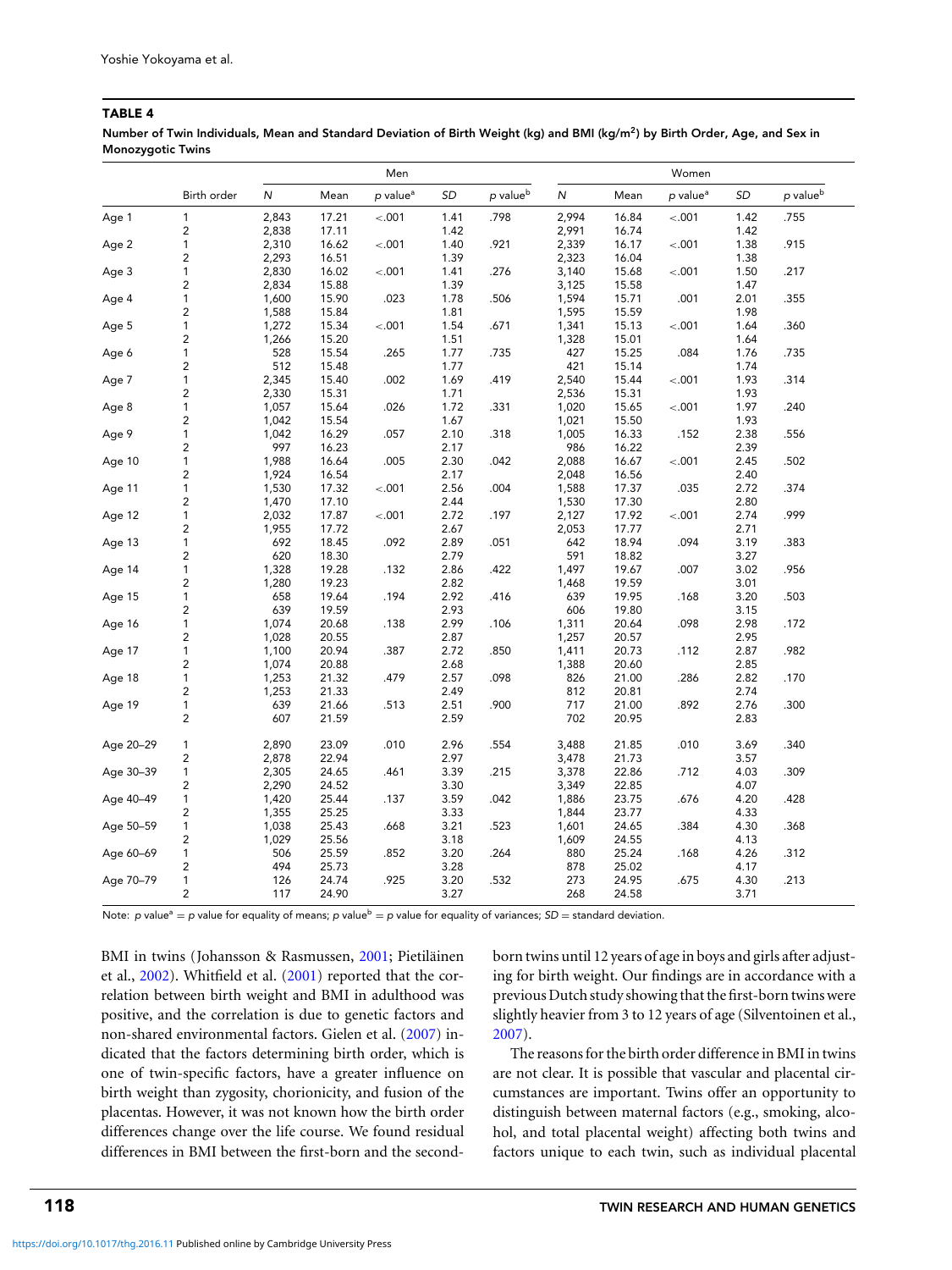<span id="page-7-0"></span>Number of Twin Individuals, Mean and Standard Deviation of Birth Weight (kg) and BMI (kg/m<sup>2</sup>) by Birth Order, Age, and Sex in Dizygotic Twins

|           |                         |           |       | Men                  |      |                      | Women |       |                      |      |                      |
|-----------|-------------------------|-----------|-------|----------------------|------|----------------------|-------|-------|----------------------|------|----------------------|
|           | Birth order             | ${\sf N}$ | Mean  | p value <sup>a</sup> | SD   | p value <sup>b</sup> | N     | Mean  | p value <sup>a</sup> | SD   | p value <sup>b</sup> |
| Age 1     | $\mathbf{1}$            | 5,088     | 17.20 | $-.001$              | 1.39 | .037                 | 4,759 | 16.81 | .004                 | 1.35 | .728                 |
|           | $\overline{c}$          | 4,962     | 17.04 |                      | 1.34 |                      | 4,821 | 16.67 |                      | 1.35 |                      |
| Age 2     | 1                       | 4,184     | 16.57 | $-.001$              | 1.41 | .930                 | 3,815 | 16.20 | .006                 | 1.38 | .423                 |
|           | 2                       | 4,102     | 16.40 |                      | 1.40 |                      | 3,871 | 16.04 |                      | 1.39 |                      |
| Age 3     | 1                       | 5,407     | 16.03 | .003                 | 1.54 | .003                 | 5,085 | 15.74 | .010                 | 1.53 | .314                 |
|           | 2                       | 5,266     | 15.84 |                      | 1.47 |                      | 5,208 | 15.63 |                      | 1.57 |                      |
| Age 4     | 1                       | 2,993     | 16.01 | .047                 | 1.87 | .808                 | 2,818 | 15.81 | .044                 | 1.89 | .656                 |
|           | $\overline{\mathbf{c}}$ | 2,954     | 15.82 |                      | 1.89 |                      | 2,848 | 15.68 |                      | 1.93 |                      |
| Age 5     | $\mathbf 1$             | 2,349     | 15.33 | .020                 | 1.59 | .806                 | 2,099 | 15.24 | .049                 | 1.68 | .195                 |
|           | $\overline{\mathbf{c}}$ | 2,259     | 15.17 |                      | 1.60 |                      | 2,189 | 15.09 |                      | 1.71 |                      |
| Age 6     | 1                       | 583       | 15.65 | .867                 | 2.02 | .153                 | 455   | 15.65 | .164                 | 2.29 | .574                 |
|           | 2                       | 552       | 15.59 |                      | 2.21 |                      | 469   | 15.40 |                      | 2.22 |                      |
| Age 7     | 1                       | 3,986     | 15.50 | .018                 | 1.85 | .077                 | 3,877 | 15.59 | .178                 | 2.09 | .144                 |
|           | 2                       | 3,981     | 15.35 |                      | 1.92 |                      | 3,864 | 15.41 |                      | 2.03 |                      |
| Age 8     | 1                       | 1,478     | 15.75 | .296                 | 2.09 | .625                 | 1,279 | 15.96 | .194                 | 2.26 | .953                 |
|           | 2                       | 1,433     | 15.63 |                      | 2.04 |                      | 1,318 | 15.76 |                      | 2.26 |                      |
| Age 9     | 1                       | 1,445     | 16.61 | .660                 | 2.61 | .161                 | 1,354 | 16.77 | .181                 | 2.80 | .765                 |
|           | 2                       | 1,449     | 16.41 |                      | 2.49 |                      | 1,316 | 16.58 |                      | 2.82 |                      |
| Age 10    | 1                       | 3,171     | 16.70 | .060                 | 2.43 | .002                 | 2,994 | 16.98 | .107                 | 2.58 | .422                 |
|           | $\overline{\mathbf{c}}$ | 3,148     | 16.48 |                      | 2.32 |                      | 2,973 | 16.77 |                      | 2.68 |                      |
| Age 11    | 1                       | 2,385     | 17.56 | .326                 | 2.77 | .992                 | 2,146 | 17.77 | .710                 | 3.01 | .465                 |
|           | 2                       | 2,288     | 17.40 |                      | 2.80 |                      | 2,153 | 17.65 |                      | 3.04 |                      |
| Age 12    | 1                       | 3,152     | 18.06 | .237                 | 2.99 | .853                 | 3,031 | 18.26 | .294                 | 3.05 | .391                 |
|           | $\overline{c}$          | 3,021     | 17.89 |                      | 2.99 |                      | 3,048 | 18.02 |                      | 3.02 |                      |
| Age 13    | 1                       | 1,035     | 18.59 | .875                 | 3.25 | .572                 | 898   | 18.95 | .853                 | 3.35 | .876                 |
|           | $\overline{\mathbf{c}}$ | 965       | 18.52 |                      | 3.20 |                      | 896   | 18.85 |                      | 3.35 |                      |
| Age 14    | 1                       | 2,353     | 19.58 | .315                 | 3.24 | .741                 | 2,332 | 19.92 | .339                 | 3.16 | .539                 |
|           | 2                       | 2,266     | 19.58 |                      | 3.16 |                      | 2,370 | 19.70 |                      | 3.11 |                      |
| Age 15    | 1                       | 1,143     | 20.03 | .106                 | 3.28 | .007                 | 1,042 | 20.23 | .898                 | 3.26 | .911                 |
|           | $\overline{c}$          | 1,078     | 19.62 |                      | 2.90 |                      | 1,013 | 20.24 |                      | 3.37 |                      |
| Age 16    | 1                       | 1,990     | 20.87 | .290                 | 3.03 | .800                 | 2,086 | 21.05 | .109                 | 3.34 | .046                 |
|           | 2                       | 1,940     | 20.77 |                      | 3.01 |                      | 2,090 | 20.75 |                      | 3.11 |                      |
| Age 17    | 1                       | 2,159     | 21.39 | .644                 | 2.85 | .038                 | 2,230 | 21.09 | .158                 | 2.98 | .500                 |
|           | 2                       | 2,092     | 21.30 |                      | 3.04 |                      | 2,224 | 20.79 |                      | 2.93 |                      |
| Age 18    | 1                       | 1,680     | 21.79 | .597                 | 2.86 | .012                 | 1,281 | 21.29 | .148                 | 3.02 | .024                 |
|           | 2                       | 1,614     | 21.83 |                      | 3.01 |                      | 1,320 | 20.93 |                      | 2.76 |                      |
| Age 19    | $\mathbf 1$             | 1,044     | 21.91 | .785                 | 2.61 | .969                 | 1,099 | 21.38 | .212                 | 3.05 | .082                 |
|           | $\overline{c}$          | 1,049     | 21.83 |                      | 2.67 |                      | 1,047 | 21.12 |                      | 2.84 |                      |
| Age 20-29 | 1                       | 4,036     | 23.39 | .398                 | 3.04 | .507                 | 4,398 | 22.07 | .171                 | 3.58 | .040                 |
|           | $\overline{c}$          | 4,121     | 23.37 |                      | 3.11 |                      | 4,270 | 21.82 |                      | 3.42 |                      |
| Age 30-39 | $\mathbf{1}$            | 3,221     | 24.81 | .813                 | 3.42 | .987                 | 4,120 | 23.19 | .619                 | 4.30 | .125                 |
|           | 2                       | 3,351     | 24.75 |                      | 3.41 |                      | 3,887 | 23.02 |                      | 4.17 |                      |
| Age 40-49 | 1                       | 2,403     | 25.48 | .932                 | 3.35 | .553                 | 2,877 | 24.07 | .929                 | 4.23 | .975                 |
|           | $\overline{\mathbf{c}}$ | 2,411     | 25.39 |                      | 3.40 |                      | 2,775 | 23.99 |                      | 4.25 |                      |
| Age 50-59 | $\mathbf{1}$            | 2,678     | 25.69 | .970                 | 3.35 | .673                 | 3,261 | 24.75 | .525                 | 4.00 | .065                 |
|           | $\overline{\mathbf{c}}$ | 2,634     | 25.63 |                      | 3.28 |                      | 3,086 | 24.53 |                      | 3.89 |                      |
| Age 60-69 | $\mathbf{1}$            | 1,265     | 25.49 | .897                 | 3.19 | .595                 | 1,560 | 25.15 | .769                 | 4.19 | .373                 |
|           | $\overline{\mathbf{c}}$ | 1,276     | 25.64 |                      | 3.29 |                      | 1,532 | 25.07 |                      | 4.09 |                      |
| Age 70-79 | 1                       | 310       | 25.34 | .909                 | 3.35 | .279                 | 435   | 24.99 | .905                 | 3.86 | .610                 |
|           | $\overline{c}$          | 329       | 25.31 |                      | 3.20 |                      | 390   | 24.87 |                      | 4.03 |                      |

Note: p value<sup>a</sup> = p value for equality of means; p value<sup>b</sup> = p value for equality of variances;  $SD =$  standard deviation.

weight and site of the insertion of the umbilical cord. Gielen et al. [\(2007\)](#page-11-0) reported that the individual placental weight has a stronger association with birth weight than the total placental weight. This suggests that the unique factors are more important than the maternal factors. While placental factors appear to be important, consideration of chorionicity is also necessary.

There are three types of MZ twins based on chorionicity. MZ twins can either share one chorion and one amnion, each twin can have own amnion, or MZ twins can, like all DZ twins, each have their own chorion and amnion. Sharing the same chorion could create either a more similar or a more dissimilar prenatal environment (van Beijsterveldt et al., [2015\)](#page-12-0). Kent et al. [\(2011\)](#page-11-0) reported that monochorionic twins had higher rates of marginal and velamentous placental cord insertion, and non-central cord insertion contributed to birth weight discordance in monochorionic twin pregnancies. Antoniou et al. [\(2011\)](#page-11-0), who examined the genetic and environmental etiology of the umbilical cord in a large population of twins, indicated that partly genetic and unique environmental factors influence a number of the morphological characteristics of the overall umbilical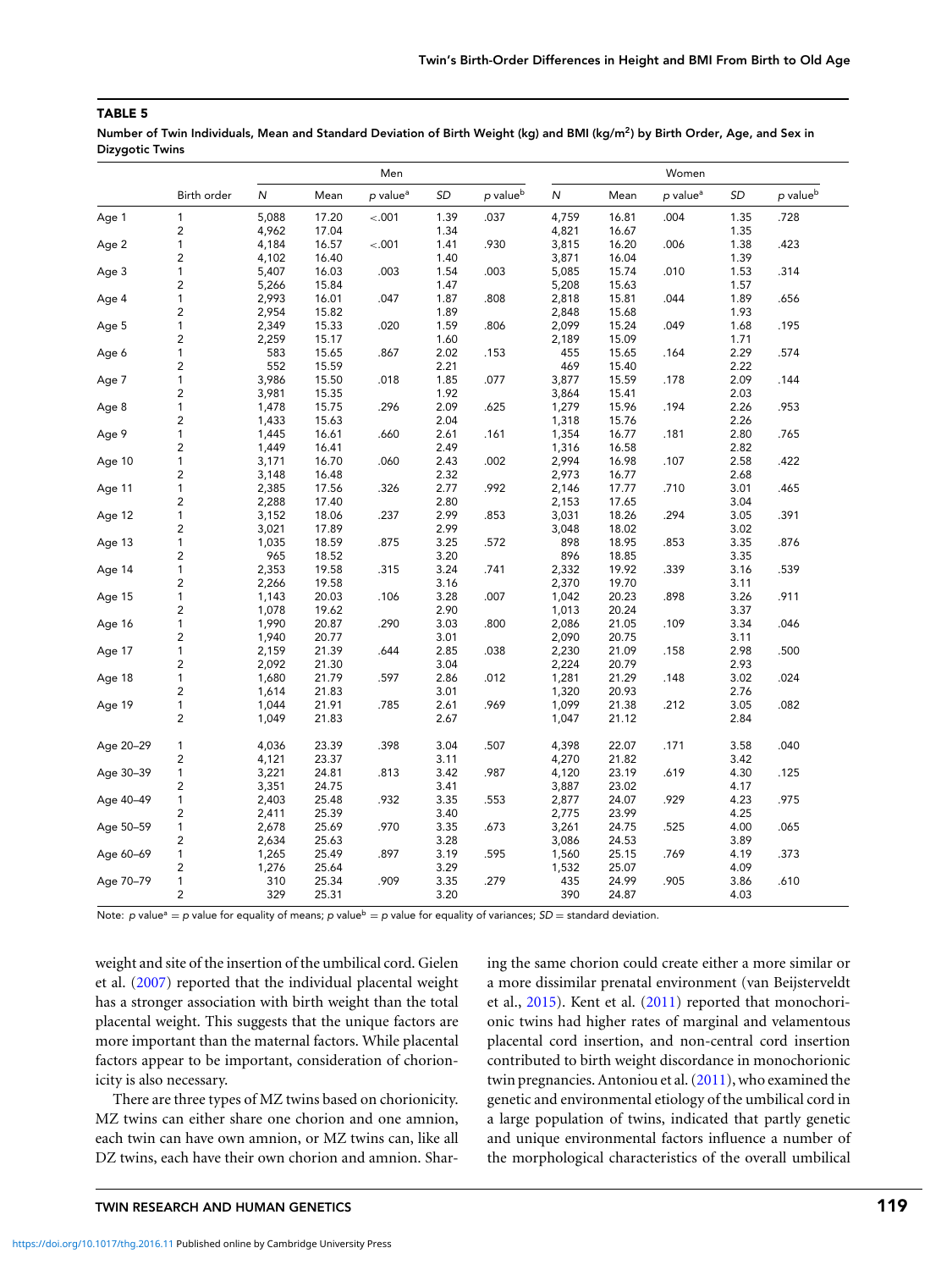<span id="page-8-0"></span>

#### FIGURE 1

Mean and standard deviation differences (%) in height between first- and second-born twins across ages.



#### FIGURE 2

Mean and standard deviation differences (%) in BMI between first- and second-born twins across ages.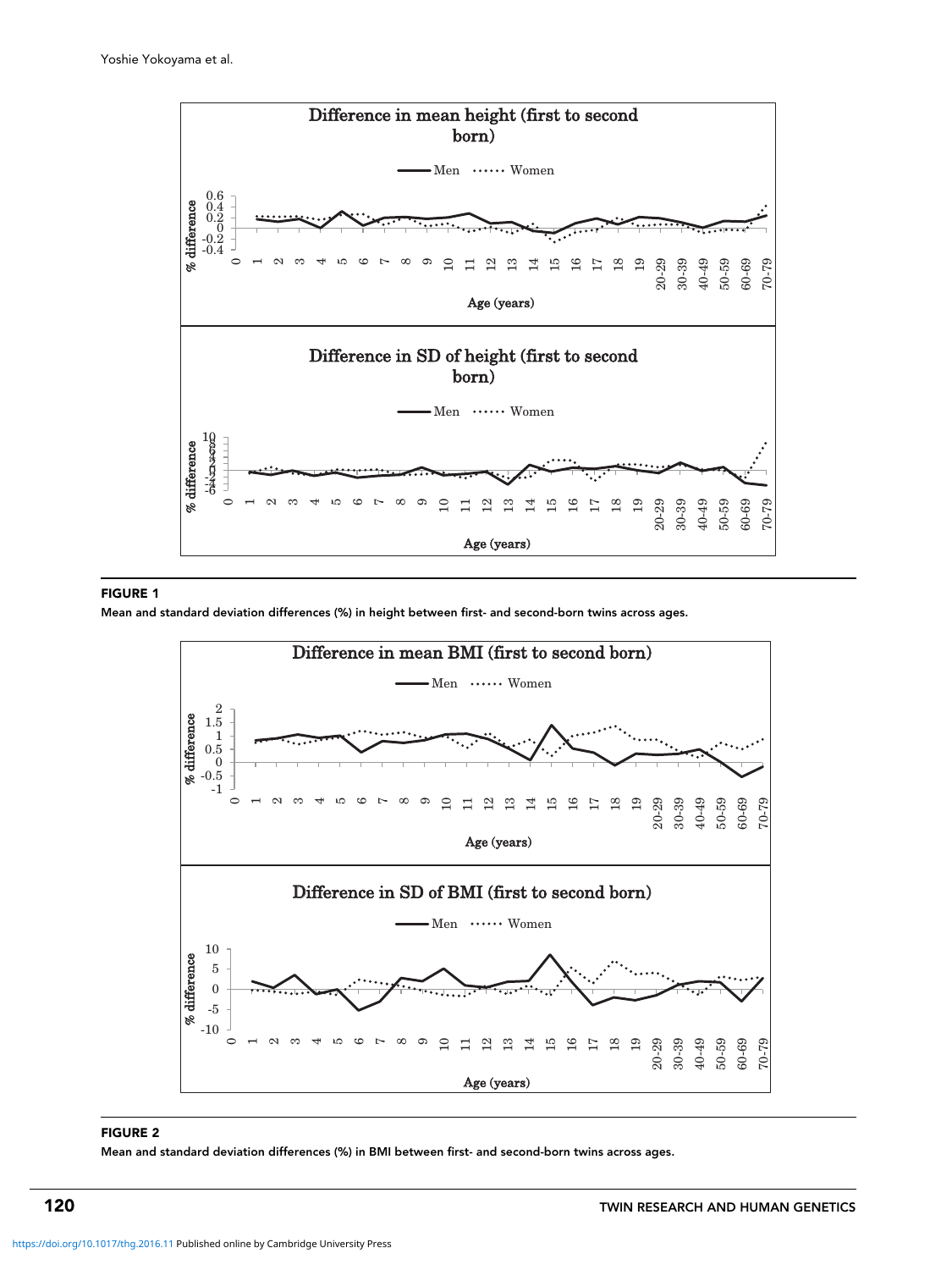<span id="page-9-0"></span>Fixed Effects Regression Coefficients for the Association Of Birth Order With Height and BMI

|       |           |         |         | Height  |         | <b>BMI</b> |         |         |         |
|-------|-----------|---------|---------|---------|---------|------------|---------|---------|---------|
|       |           |         | Model 1 |         | Model 2 |            | Model 1 |         | Model 2 |
|       |           | B       | p value | B       | p value | B          | p value | B       | p value |
| Men   | Age 1     | $-0.14$ | .004    | $-0.02$ | .565    | $-0.15$    | $-.001$ | $-0.10$ | $-.001$ |
|       | Age 2     | $-0.10$ | .120    | 0.00    | .980    | $-0.16$    | $-.001$ | $-0.11$ | $-.001$ |
|       | Age 3     | $-0.18$ | .008    | $-0.09$ | .162    | $-0.15$    | $-.001$ | $-0.12$ | $-.001$ |
|       | Age 4     | $-0.07$ | .510    | 0.00    | .978    | $-0.11$    | .005    | $-0.08$ | .025    |
|       | Age 5     | $-0.30$ | .017    | $-0.17$ | .167    | $-0.16$    | $-.001$ | $-0.11$ | .005    |
|       | Age 6     | $-0.01$ | .952    | 0.13    | .510    | $-0.03$    | .635    | 0.00    | .981    |
|       | Age 7     | $-0.20$ | .045    | $-0.12$ | .238    | $-0.13$    | .001    | $-0.10$ | .004    |
|       | Age 8     | $-0.21$ | .169    | $-0.11$ | .455    | $-0.10$    | .062    | $-0.06$ | .250    |
|       | Age 9     | $-0.10$ | .572    | $-0.03$ | .852    | $-0.07$    | .376    | $-0.04$ | .584    |
|       | Age 10    | $-0.36$ | .008    | $-0.24$ | .064    | $-0.16$    | .003    | $-0.13$ | .015    |
|       | Age 11    | $-0.29$ | .089    | $-0.19$ | .251    | $-0.17$    | .015    | $-0.14$ | .044    |
|       | Age 12    | $-0.07$ | .678    | 0.03    | .839    | $-0.18$    | .004    | $-0.15$ | .020    |
|       | Age 13    | $-0.16$ | .658    | $-0.08$ | .813    | $-0.08$    | .498    | $-0.04$ | .708    |
|       | Age 14    | 0.04    | .895    | 0.11    | .699    | $-0.08$    | .415    | $-0.05$ | .608    |
|       | Age 15    | 0.03    | .932    | 0.09    | .825    | $-0.29$    | .042    | $-0.28$ | .058    |
|       | Age 16    | $-0.03$ | .900    | 0.05    | .845    | $-0.16$    | .172    | $-0.13$ | .249    |
|       | Age 17    | $-0.28$ | .239    | $-0.19$ | .411    | $-0.05$    | .663    | $-0.04$ | .735    |
|       | Age 18    | $-0.29$ | .135    | $-0.10$ | .607    | $-0.07$    | .475    | $-0.04$ | .638    |
|       | Age 19    | $-0.21$ | .536    | $-0.02$ | .962    | $-0.11$    | .477    | $-0.09$ | .563    |
|       | Age 20-29 | $-0.30$ | .068    | $-0.12$ | .447    | $-0.08$    | .341    | $-0.07$ | .445    |
|       | Age 30-39 | $-0.59$ | .095    | $-0.39$ | .257    | 0.06       | .771    | 0.10    | .616    |
|       | Age 40-49 | 0.17    | .770    | 0.22    | .697    | $-0.18$    | .646    | $-0.17$ | .660    |
|       | Age 50-59 | 0.10    | .917    | 0.13    | .886    | $-0.01$    | .990    | $-0.01$ | .990    |
|       | Age 60-69 | $-0.35$ | .795    | $-0.33$ | .784    | $-0.56$    | .571    | $-0.56$ | .577    |
|       | Age 70-79 | $-4.00$ | .753    | $-3.88$ | .807    | 1.58       | .691    | 1.88    | .698    |
| Women | Age 1     | $-0.13$ | .005    | 0.00    | .970    | $-0.13$    | $-.001$ | $-0.07$ | .002    |
|       | Age 2     | $-0.15$ | .015    | 0.00    | .959    | $-0.14$    | $-.001$ | $-0.08$ | .002    |
|       | Age 3     | $-0.18$ | .007    | $-0.08$ | .185    | $-0.12$    | $-.001$ | $-0.09$ | $-.001$ |
|       | Age 4     | $-0.11$ | .288    | $-0.05$ | .618    | $-0.15$    | $-.001$ | $-0.13$ | .002    |
|       | Age 5     | $-0.24$ | .056    | $-0.12$ | .330    | $-0.15$    | < .001  | $-0.11$ | .008    |
|       | Age 6     | $-0.35$ | .188    | $-0.13$ | .628    | $-0.18$    | .033    | $-0.11$ | .204    |
|       | Age 7     | $-0.19$ | .048    | $-0.12$ | .223    | $-0.13$    | .001    | $-0.10$ | .006    |
|       | Age 8     | $-0.35$ | .031    | $-0.18$ | .273    | $-0.18$    | .003    | $-0.11$ | .059    |
|       | Age 9     | $-0.06$ | .742    | 0.07    | .668    | $-0.16$    | .046    | $-0.11$ | .190    |
|       | Age 10    | $-0.15$ | .235    | $-0.04$ | .729    | $-0.18$    | .001    | $-0.13$ | .016    |
|       | Age 11    | $-0.04$ | .820    | 0.01    | .972    | $-0.09$    | .208    | $-0.07$ | .306    |
|       | Age 12    | $-0.18$ | .269    | $-0.12$ | .450    | $-0.17$    | .007    | $-0.14$ | .030    |
|       | Age 13    | $-0.03$ | .925    | 0.07    | .833    | $-0.12$    | .344    | $-0.09$ | .504    |
|       | Age 14    | $-0.25$ | .191    | $-0.17$ | .369    | $-0.20$    | .033    | $-0.18$ | .053    |
|       | Age 15    | 0.17    | .588    | 0.32    | .293    | $-0.11$    | .506    | $-0.08$ | .630    |
|       | Age 16    | $-0.08$ | .697    | 0.02    | .924    | $-0.24$    | .036    | $-0.21$ | .066    |
|       | Age 17    | $-0.12$ | .538    | $-0.01$ | .951    | $-0.19$    | .045    | $-0.17$ | .071    |
|       | Age 18    | $-0.32$ | .226    | $-0.15$ | .571    | $-0.28$    | .047    | $-0.24$ | .081    |
|       | Age 19    | $-0.01$ | .980    | 0.10    | .728    | $-0.21$    | .180    | $-0.18$ | .245    |
|       | Age 20-29 | $-0.20$ | .214    | $-0.07$ | .647    | $-0.18$    | .097    | $-0.16$ | .159    |
|       | Age 30-39 | $-0.16$ | .457    | $-0.01$ | .953    | $-0.11$    | .475    | $-0.09$ | .565    |
|       | Age 40-49 | 0.04    | .914    | 0.10    | .790    | 0.08       | .778    | 0.08    | .788    |
|       | Age 50-59 | $-0.25$ | .564    | $-0.17$ | .700    | 0.05       | .889    | 0.04    | .921    |
|       | Age 60-69 | 0.22    | .675    | 0.40    | .438    | 0.09       | .833    | 0.12    | .802    |
|       | Age 70-79 | $-0.73$ | .554    | $-0.41$ | .736    | 0.00       | .999    | 0.08    | .940    |
|       |           |         |         |         |         |            |         |         |         |

Note:  $B =$  Unstandardized regression coefficient; Model 1 = Unadjusted; Model 2 = Adjusted for birth weight.

cord development. Thus, even in the very early stages of life, twins can experience unique environmental influences (Antoniou et al., [2011\)](#page-11-0). Unfortunately, our database does not have information on chorionicity, which is only gathered reliably in a few cohorts.

The birth order of twins is determined in early pregnancy, and the first twin at the beginning of pregnancy intrinsically remains in this position (Bronshtein et al., [1998\)](#page-11-0). However, the relationship between the amniotic sac and the cervix, which remains relatively constant throughout gestation, may change near term or during labor in about 10% of twin pairs discordant for sex, leading to a change in the anticipated twin order (Bronshtein et al., [1998\)](#page-11-0). Since we did not find the interaction effects between birth order and zygosity, potential prenatal environmental differences between MZ and DZ twins do not seem to modify the birth order differences in BMI or height. However, we observed that birth order effects on BMI appear to last longer in MZ twins than in DZ twins, which may reflect the differences in chorionicity. The differences of intrauterine environment between the first-born and the second-born twins need more detailed research.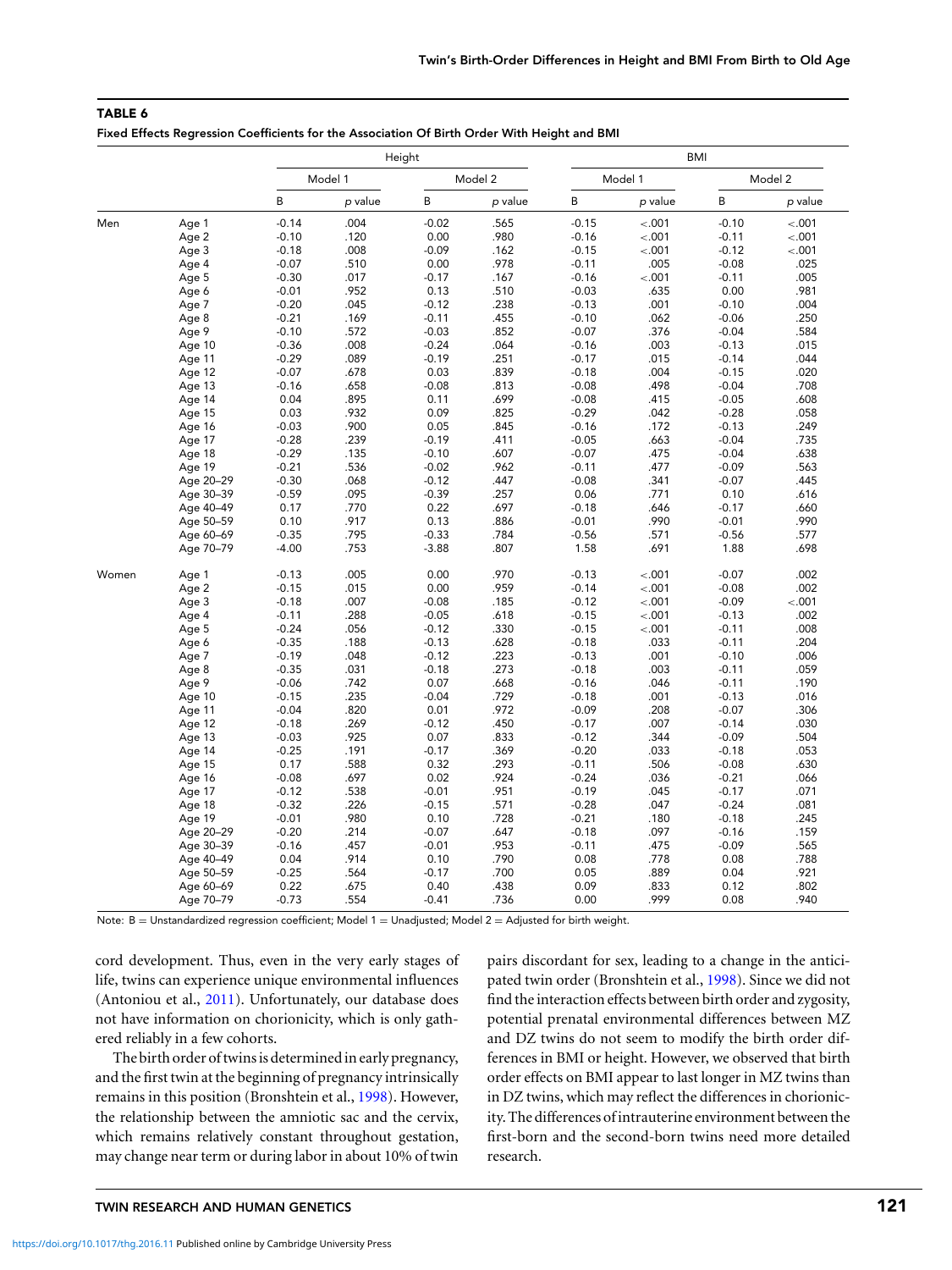Birth order differences have been analyzed previously for perinatal and neonatal outcomes. Previous studies (Armson et al., [2006;](#page-11-0) Sheay et al., [2004;](#page-12-0) Smith et al., [2002,](#page-12-0) [2005,](#page-12-0) [2007\)](#page-12-0) have reported an increased risk of perinatal death of secondborn compared with first-born twins. It has been proposed that this may be mainly a problem of more stillbirths in the second twins (Smith et al., [2002\)](#page-12-0). Luo et al. [\(2014\)](#page-12-0) reported that perinatal mortality risk differences in secondborn versus first-born twins depended on their relative birth size, and vaginal delivery at term was associated with a substantially greater risk of perinatal mortality in second twins. These early deaths would have resulted in such pairs not being included in our database.

With regard to neonatal morbidity, the studies of Hacking et al. [\(2001\)](#page-11-0) and Donovan et al. [\(1998\)](#page-11-0) both found that second-born twins have increased risk for respiratory dis-tress syndrome. Shinwell et al. [\(2004\)](#page-12-0) reported that very low birth weight (*<*1500 g) second-born twins were at increased risk for acute and chronic lung disease and neonatal mortality, irrespective of mode of delivery. Moreover, Marttila et al. [\(2004\)](#page-12-0), who analyzed respiratory distress syndrome by gestational age in singletons, first-born ,and second-born twins, indicated that first-born twins had a significantly lower incidence of respiratory distress syndrome compared with second-born twins and singletons, except at less than 28 weeks of gestation. By being delivered by the same mother at the same time and gestational age, these factors cannot influence postnatal difference in growth, perinatal mortality, and neonatal morbidity risk between the second-born and the first-born twins. So, any such differences are likely to be attributable to birth weight, fetal growth, and intrauterine environment. Our study suggests that the impact of early morbidity, to the degree that it is indexed by birth order, is limited in time to early childhood, and more so on BMI than height.

The major strength of the present study is the large sample size of our international database of twin cohorts, with height and weight measures covering almost the whole lifespan. However, a limitation is that countries or geographical regions are not equally represented, and the database is heavily weighted toward Caucasian populations. Accordingly, we could not study in detail possible ethnic differences in birth order differences. In addition, the number of twin participants in the oldest age groups is small. Multiple testing may have resulted in false-positive differences between the first-born and the second-born twins. However, mean values showed a consistent pattern across age and sex groups in both MZ and DZ twins, which provides considerable robustness to the results. Finally, a large majority of height, weight and birth order measures are self or maternally reported. This probably increases random error, which leads to decreasing effect sizes. Our results may thus be underestimations of the real birth order differences.

In conclusion, the first-born twins had a greater BMI and are slightly taller than the second-born twins. Birth order showed a significant association with BMI before 12 years of age. However, in generally, the differences in BMI and height between first-born and second-born twins were very modest even in early childhood. Adjustment for birth weight reduced the birth order differences but did not fully remove them for BMI. Evidence that birth order affects variances of height and BMI was limited.

## Acknowledgments

The Australian Twin Registry is supported by a Centre of Research Excellence (grant ID 1079102) from the National Health and Medical Research Council administered by the University of Melbourne. The Boston University Twin Project is funded by grants (#R01 HD068435 #R01 MH062375) from the National Institutes of Health to K. Saudino. The Carolina African American Twin Study of Aging (CAATSA) was funded by a grant from the National Institute on Aging (grant 1RO1-AG13662-01A2) to K. E. Whitfield. Data collection and analyses in Finnish twin cohorts have been supported by ENGAGE — European Network for Genetic and Genomic Epidemiology, FP7- HEALTH-F4-2007, grant agreement number 201413, National Institute of Alcohol Abuse and Alcoholism (grants AA-12502, AA-00145, and AA-09203 to R J Rose, the Academy of Finland Center of Excellence in Complex Disease Genetics (grant numbers: 213506, 129680), and the Academy of Finland (grants 100499, 205585, 118555, 141054, 265240, 263278, and 264146 to J Kaprio). Gemini was supported by a grant from Cancer Research UK (C1418/A7974). Guangzhou Twin Eye Study is supported by National Natural Science Foundation of China (grant #81125007). Anthropometric measurements of the Hungarian twins were supported by Medexpert Ltd., Budapest, Hungary. Korean Twin-Family Register was supported by the Global Research Network Program of the National Research Foundation (NRF 2011-220-E00006). Longitudinal Israeli Study of Twins was funded by the Starting Grant no. 240994 from the European Research Council (ERC) to Ariel Knafo. The Michigan State University Twin Registry has been supported by Michigan State University, as well as grants R01-MH081813, R01-MH0820-54, R01-MH092377-02, R21-MH070542-01, R03-MH63851- 01 from the National Institute of Mental Health (NIMH), R01-HD066040 from the Eunice Kennedy Shriver National Institute for Child Health and Human Development (NICHD), and 11-SPG-2518 from the MSU Foundation. The content of this manuscript is solely the responsibility of the authors and does not necessarily represent the official views of the NIMH, the NICHD, or the National Institutes of Health. PETS was supported by grants from the Australian National Health and Medical Research Council (grant numbers 437015 and 607358 to JC, and RS), the Bonnie Babes Foundation (grant number BBF20704 to JMC), the Financial Markets Foundation for Children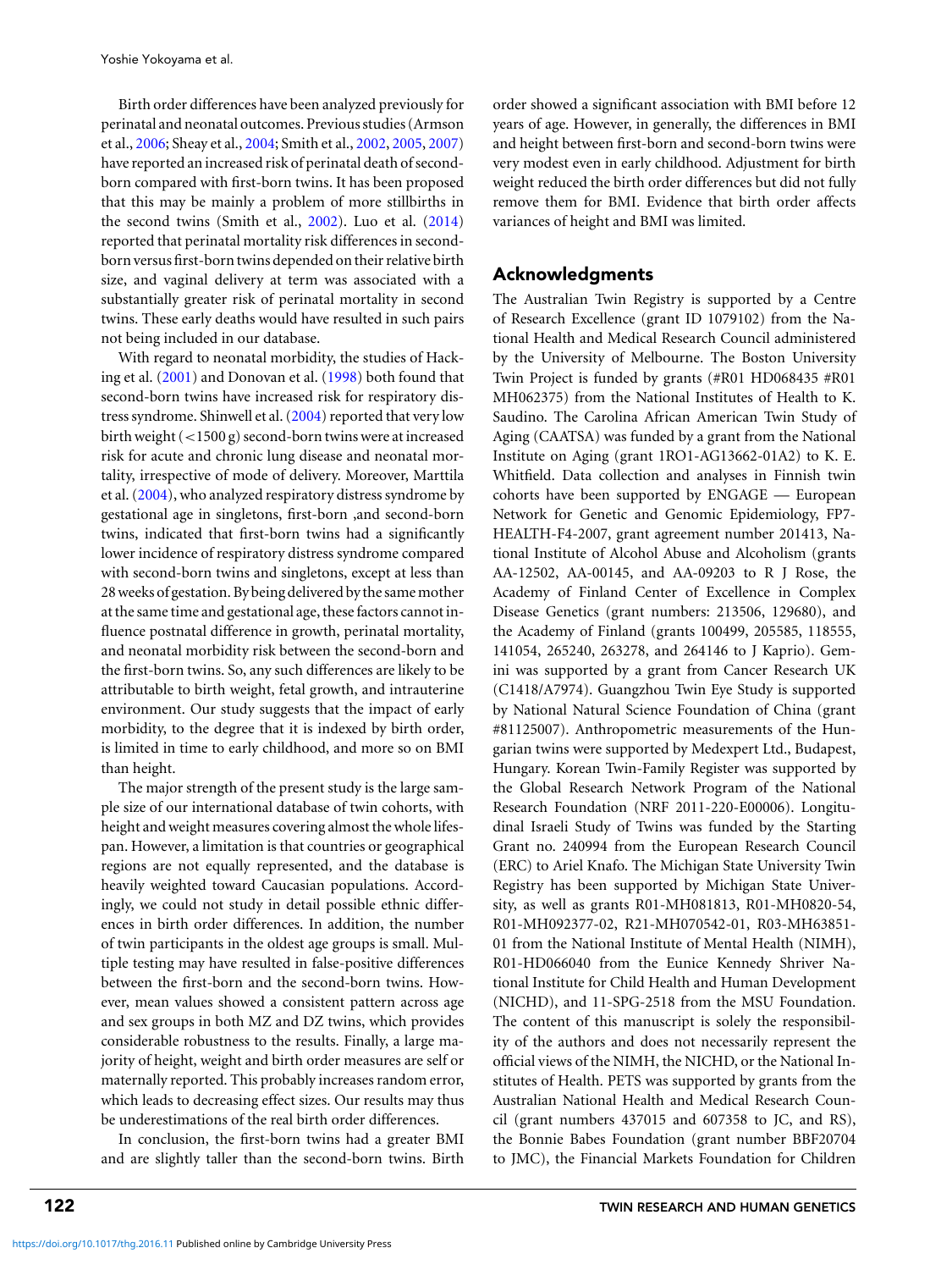<span id="page-11-0"></span>(grant no. 032–2007 to JMC), and by the Victorian Government's Operational Infrastructure Support Program. The Quebec Newborn Twin Study acknowledges financial support from the Fonds Québécois de la Recherche sur la Société et la Culture, the Fonds de la Recherche en Santé du Quebec, the Social Science and Humanities Research ´ Council of Canada, the National Health Research Development Program, the Canadian Institutes for Health Research, Sainte-Justine Hospital's Research Center, and the Canada Research Chair Program (Michel Boivin). South Korea Twin Registry is supported by National Research Foundation of Korea (NRF-371-2011-1 B00047). The Twins Early Development Study (TEDS) is supported by a program grant (G0901245) from the UK Medical Research Council and the work on obesity in TEDS is supported in part by a grant from the UK Biotechnology and Biological Sciences Research Council (31/D19086). The West Japan Twins and Higher Order Multiple Births Registry was supported by Grant-in-Aid for Scientific Research (B) (grant number 15H05105) from the Japan Society for the Promotion of Science. The Murcia Twin Registry is supported by Fundación Séneca, Regional Agency for Science and Technology, Murcia, Spain (08633/PHCS/08, 15302/PHCS/10 & 19479/PI/14) and Ministry of Science and Innovation, Spain (PSI2009-11560 & PSI2014-56680-R). The CODATwins project is supported by Academy of Finland (#266592).

# References

- Ananth, C. V., Vintzileos, A. M., Shen-Schwarz, S., Smulian, J. C., & Lai, Y. L. (1998). Standards of birth weight in twin gestations stratified by placental chorionicity. *Obstetrics & Gynecology*, *91*, 917–924.
- Antoniou, E. E., Derom, C., Thiery, E., Fowler, T., Southwood, T. R., & Zeegers, M. P. (2011). The influence of genetic and environmental factors on the etiology of the human umbilical cord: The east flanders prospective twin survey. *Biology of Reproduction*, *85*, 137–143.
- Armson, B. A., O'Connell, C., Persad, V., Joseph, K. S., Young, D. C., & Baskett, T. F. (2006). Determinants of perinatal mortality and serious neonatal morbidity in the second twin. *Obstetrics & Gynecology*, *108*, 556–564.
- Barker, D. J. P. (1998). *Mothers, babies and health in later life*. Edinburgh: Churchill Livingstone.
- Bleker, O. P., Breur, W., & Huidekoper, B. L. (1979). A study of birth weight, placental weight and mortality of twins as compared to singletons. *British Journal of Obstetrics and Gynaecology*, *86*, 111–118.
- Brodsky, D., & Christou, H. (2004). Current concepts in intrauterine growth restriction. *Journal of Intensive Care Medicine*, *19*, 307–319.
- Bronshtein, M., Bar-Have, I., Ben-Rafeal, Z., Orvieto, R., Ofir, H., & Itskovitz, J. (1998). Twin gestation: Is there a correlation n between the location of the gestational sacs at the beginning of pregnancy, and the order of delivery. *European Journal of Obstetrics & Gynecology*, *108*, 556–564.
- Buckler, J. M., & Green, M. (2008). The growth of twins between the ages of 2 and 9 years. *Annals of Human Biology, 35*, 75–92.
- Daw, E., & Walker, J. (1975). Biological aspects of twin pregnancy in Dundee. *British Journal of Obstetrics and Gynaecology*, *82*, 29–34.
- Donovan, E. F., Ehrenkrantz, R. A., Shankaran, S., Stevenson, D. K., Wright, L. L., Younes, N., . . . Papile, L. A. (1998). Outcomes of very low birth weight twins cared for in the national institute of child health and human development neonatal research network's intensive care units. *American Journal of Obstetrics & Gynecology*, *179*, 742– 749.
- Gielen, M. L. P, Derom, C., Loos, R. J. F., Derom, R., & Vlietinck, R. (2006). Curves of placental weights of live born twins. *Twin Research and Human Genetics*, *9*, 664– 672.
- Gielen, M. L. P, Lindsey, P., Derom, C., Loos, R. J. F., Derom, R., Nijhuis, J. G., & Vlietinck, R. (2007). Twin birth weight standards. *Neonatology*, *92*, 164–173.
- Gielen, M., Derom, C., Derom, R., Vietinck, R., & Zeegers, M. P. (2009). Can birthweight discordancy within monozygotic twin pairs be used as an indicator of chorionicity? *Twin Research and Human Genetics*, *12*, 169–174.
- Glinianaia, S. V., Skjaerven, R., & Magnus, P. (2000). Birth weight percentiles by gestational age in multiple births: A population-based study of Norwegian twins and triplets. *Acta Obstetricia et Gynecologica Scandinavica*, *79*, 450–458.
- Gruenwald, P. (1970). Environmental influences on twins apparent at birth. A preliminary study. *Biology of the Neonate*, *15*, 79–93.
- Hacking, D., Watkins, A., Fraser, S., Wolfe, R., & Nolan, T. (2001). Respiratory distress syndrome and birth order in premature twins. *Archives of Disease in Childhood — Fetal and Neonatal Edition*, *84*, F117–121.
- Heinonen, S., Ryynanen, M., Kirkinen, P., & Saarikoski, S. (1996). Perinatal diagnostic evaluation of velamentous umbilical cord insertion: Clinical, doppler, and ultrasonic findings. *Obstetrics & Gynecology*, *87*, 112–117.
- Iachine, I., Petersen, H. C., & Kyvik, K. O. (2010). Robust tests for the equality of variances for clustered data. *Journal of Statistical Computation and Simulation, 80*, 365–377.
- Jelenkovic, A., Yokoyama, Y., Sund, R., Honda, C., Bogl, L. H., Aaltonen, S., ... Silventoinen, K. (2015). Zygosity differences in height and body mass index of twins from infancy to old age: A study of the CODATwins project.*Twin Research and Human Genetics*, *4*, 1–14.
- Johansson, M., & Rasmussen, F. (2001). Birthweight and body mass index in young adulthood: The Swedish young male twins study. *Twin Research*, *4*, 400–405.
- Kent, E. M., Breathnach, F. M., Gillan, J. E., McAuliffe, F. M., Geary, M. P., Daly, S., . . . Malone, F. D. (2011). Placental cord insertion and birthweight discordance in twin pregnancies: Results of the national prospective ESPRiT Study. *American Journal of Obstetrics and Gynecology*, *205*, 376.e1– 7.
- Loos, R. J., Derom, C., Derom, R., & Vlietinck, R. (2005). Determinants of birthweight and intrauterine growth in

## TWIN RESEARCH AND HUMAN GENETICS **123**